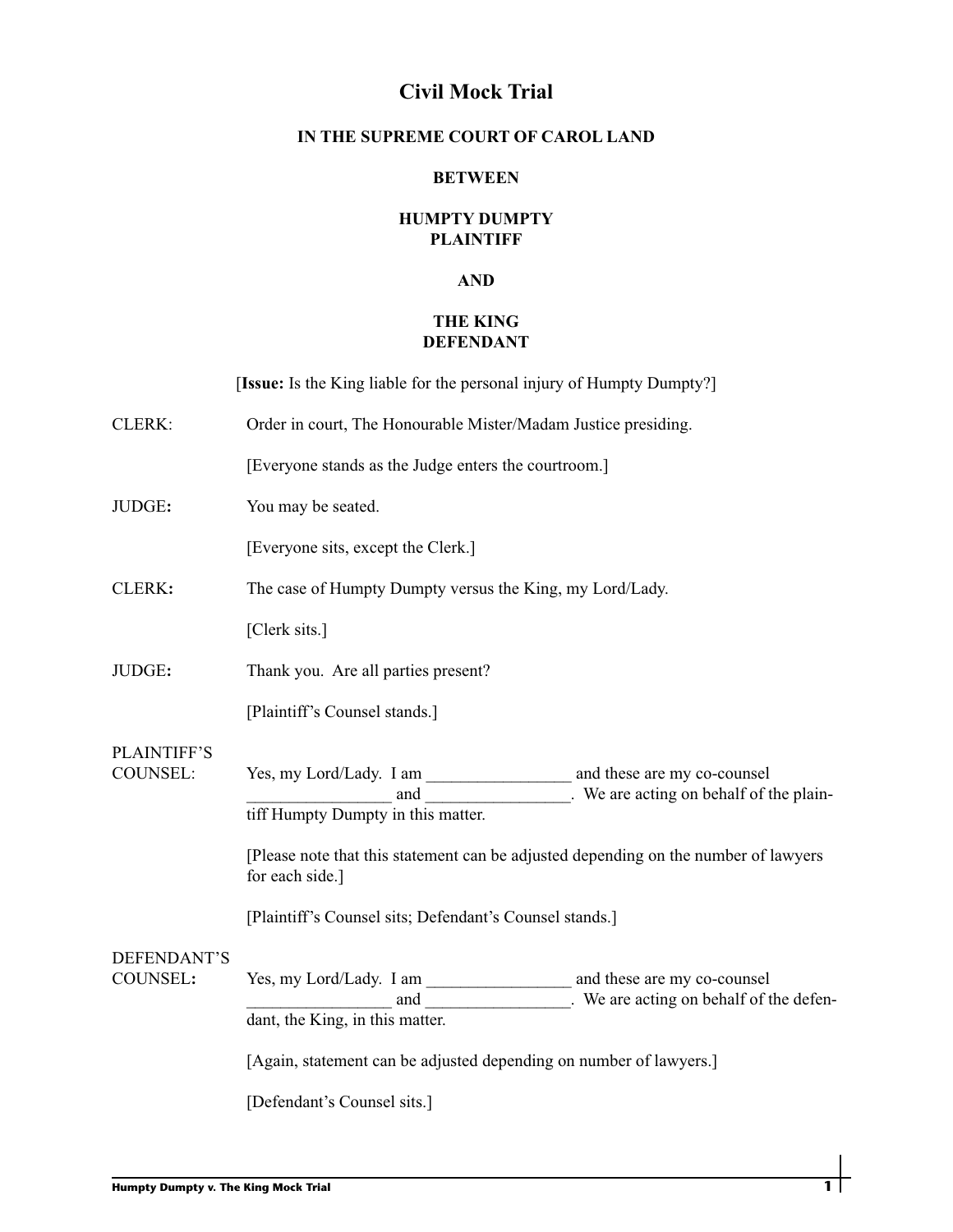| JUDGE:                                | Thank you. Good day, ladies and gentlemen of the jury. I begin with some general<br>comments on our roles in this trial. Throughout these proceedings, you will act as the<br>judges of the facts and I will be the judge of the law. Although I may comment on the<br>evidence, as judges of the facts you are the only judges of the evidence. However,<br>when I tell you what the law is, my view of the law must be accepted.<br>There is a basic principle that is fundamental to your role as jurors. In this case there<br>is a requirement of proof on the balance of probabilities, which means the evidence<br>that has more weight and is more probable must be accepted. You should then decide<br>in favour of the party who has presented the best evidence.<br>Before calling on the Plaintiff's Counsel to give his/her opening statement, I will tell<br>you about the law of negligence which effects the outcome of this case.<br>A duty of care is an obligation accepted by the law and everyone must conform to a<br>particular standard of conduct for the protection of others against unreasonable risks.<br>What is "reasonable care" will be decided on the facts and the surrounding circum-<br>stances of the case. If you find on the facts that the defendant was reckless of the con-<br>sequences of his act then he is liable for negligence. |
|---------------------------------------|----------------------------------------------------------------------------------------------------------------------------------------------------------------------------------------------------------------------------------------------------------------------------------------------------------------------------------------------------------------------------------------------------------------------------------------------------------------------------------------------------------------------------------------------------------------------------------------------------------------------------------------------------------------------------------------------------------------------------------------------------------------------------------------------------------------------------------------------------------------------------------------------------------------------------------------------------------------------------------------------------------------------------------------------------------------------------------------------------------------------------------------------------------------------------------------------------------------------------------------------------------------------------------------------------------------------------------------------------------------------------------|
|                                       | I now call upon the Plaintiff to make an opening statement.                                                                                                                                                                                                                                                                                                                                                                                                                                                                                                                                                                                                                                                                                                                                                                                                                                                                                                                                                                                                                                                                                                                                                                                                                                                                                                                      |
|                                       | [Plaintiff's Counsel stands.]                                                                                                                                                                                                                                                                                                                                                                                                                                                                                                                                                                                                                                                                                                                                                                                                                                                                                                                                                                                                                                                                                                                                                                                                                                                                                                                                                    |
| <b>PLAINTIFF'S</b><br><b>COUNSEL:</b> | My Lord/Lady, we intend to prove that the defendant, the King, was negligent as he<br>was reckless of the consequences of his act of not making the wall suitably safe to sit<br>on, resulting in the serious injury to the Plaintiff, Humpty Dumpty. To support the<br>case, we intend to call the following witnesses: Humpty Dumpty, Dr. Beaten Eggs and<br>Old Man Haggis. Humpty will describe how his pleas for a suitable wall were ignored<br>and how he was forced to sit on the unsuitable wall. He will also describe the inci-<br>dent, the injuries sustained, and the lengthy recovery period. Eggopedic surgeon Dr.<br>Beaten Eggs will describe the cost of the actual medical expenses, as well as the<br>future medical expenses. He shall also give details of the severe injuries. Old Man<br>Haggis will describe the incident on the wall from his point of view, as well as the<br>subsequent treatment and the pain and suffering of the Plaintiff. We now wish to call<br>our first witness, the Plaintiff Humpty Dumpty.                                                                                                                                                                                                                                                                                                                               |
|                                       | [Humpty Dumpty takes the stand and remains standing to take the oath.]                                                                                                                                                                                                                                                                                                                                                                                                                                                                                                                                                                                                                                                                                                                                                                                                                                                                                                                                                                                                                                                                                                                                                                                                                                                                                                           |
| CLERK:                                | Do you swear that the evidence you shall give shall be the truth, the whole truth and<br>nothing but the truth so help you God?                                                                                                                                                                                                                                                                                                                                                                                                                                                                                                                                                                                                                                                                                                                                                                                                                                                                                                                                                                                                                                                                                                                                                                                                                                                  |
| HUMPTY:                               | I do.                                                                                                                                                                                                                                                                                                                                                                                                                                                                                                                                                                                                                                                                                                                                                                                                                                                                                                                                                                                                                                                                                                                                                                                                                                                                                                                                                                            |
| CLERK:                                | Please state your full name and address for the court.                                                                                                                                                                                                                                                                                                                                                                                                                                                                                                                                                                                                                                                                                                                                                                                                                                                                                                                                                                                                                                                                                                                                                                                                                                                                                                                           |
| HUMPTY:                               | I am Humpty Dumpty and I live in Carol Land.                                                                                                                                                                                                                                                                                                                                                                                                                                                                                                                                                                                                                                                                                                                                                                                                                                                                                                                                                                                                                                                                                                                                                                                                                                                                                                                                     |
| JUDGE:                                | You may be seated                                                                                                                                                                                                                                                                                                                                                                                                                                                                                                                                                                                                                                                                                                                                                                                                                                                                                                                                                                                                                                                                                                                                                                                                                                                                                                                                                                |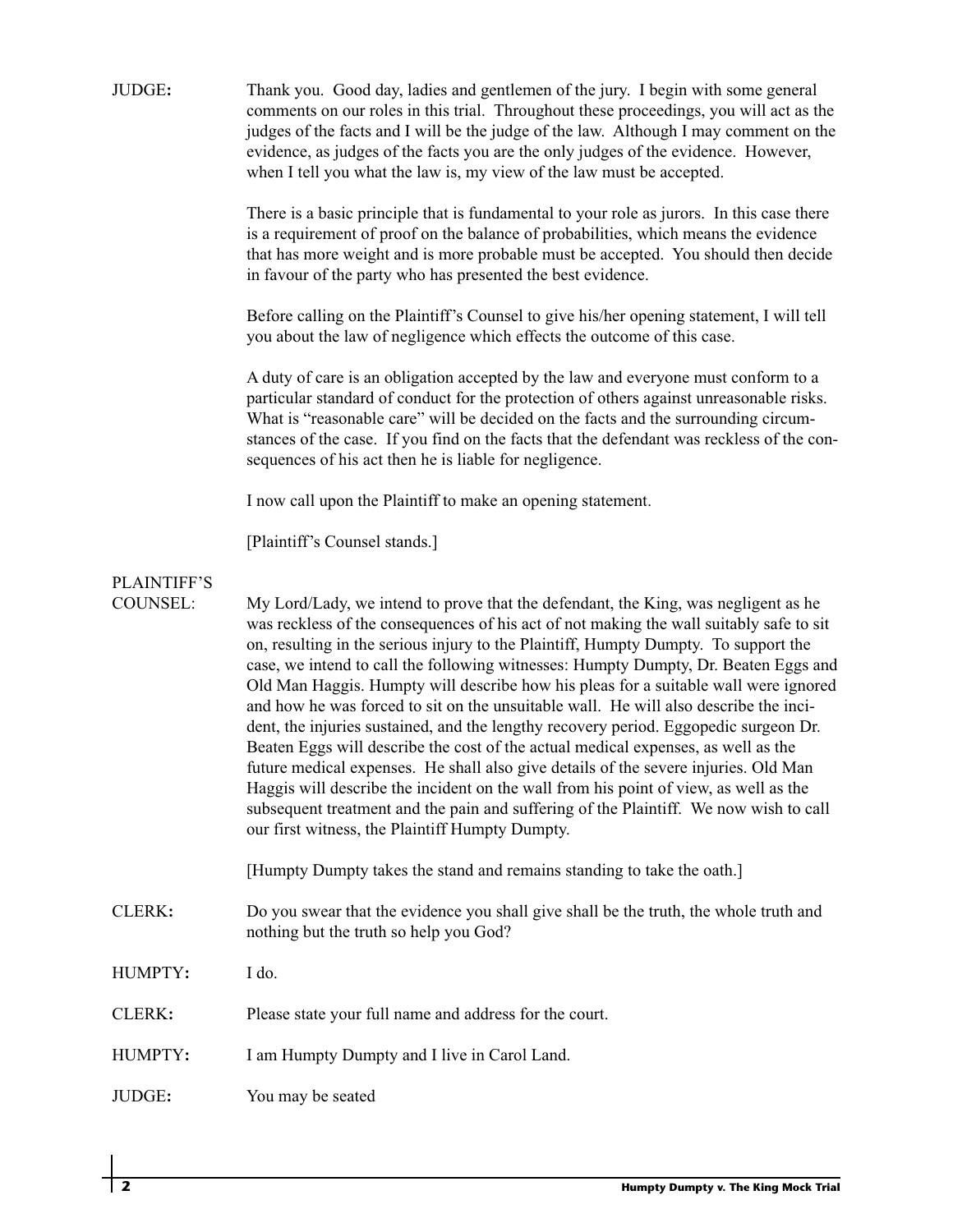| PLAINTIFF'S                    | [Humpty Dumpty sits.]                                                                                                                                                                                                                                                                                                                                                                                                              |
|--------------------------------|------------------------------------------------------------------------------------------------------------------------------------------------------------------------------------------------------------------------------------------------------------------------------------------------------------------------------------------------------------------------------------------------------------------------------------|
| COUNSEL:                       | How old are you?                                                                                                                                                                                                                                                                                                                                                                                                                   |
| HUMPTY:                        | I am 22 years old.                                                                                                                                                                                                                                                                                                                                                                                                                 |
| <b>PLAINTIFF'S</b><br>COUNSEL: | What is your current job?                                                                                                                                                                                                                                                                                                                                                                                                          |
| HUMPTY:                        | I own an egg shop.                                                                                                                                                                                                                                                                                                                                                                                                                 |
| PLAINTIFF'S<br>COUNSEL:        | Do you enjoy sitting on walls?                                                                                                                                                                                                                                                                                                                                                                                                     |
| HUMPTY:                        | Yes. It gives me lots of pleasure to be able to climb up and sit on a wall. I feel like<br>I'm on top of the world.                                                                                                                                                                                                                                                                                                                |
| <b>PLAINTIFF'S</b><br>COUNSEL: | Are you afraid of heights, Mr. Dumpty?                                                                                                                                                                                                                                                                                                                                                                                             |
| HUMPTY:                        | Not in the slightest bit. Never have been and never will be.                                                                                                                                                                                                                                                                                                                                                                       |
| <b>PLAINTIFF'S</b><br>COUNSEL: | Once you had sat on every wall in the land and needed a new one, what did you do?                                                                                                                                                                                                                                                                                                                                                  |
| HUMPTY:                        | I went to the King, and kindly asked him if he would be able to build a new wall.                                                                                                                                                                                                                                                                                                                                                  |
| PLAINTIFF'S<br>COUNSEL:        | Was there anything specific you wanted to be done to this new wall?                                                                                                                                                                                                                                                                                                                                                                |
| HUMPTY:                        | Yes. I asked the King if he would make this wall suitably shaped for an egg to be able<br>to sit very comfortably on it.                                                                                                                                                                                                                                                                                                           |
| <b>PLAINTIFF'S</b><br>COUNSEL: | What did the King say in return?                                                                                                                                                                                                                                                                                                                                                                                                   |
| HUMPTY:                        | Well, he was very rude and he swore a bit too. First of all he laughed and said no. I<br>asked him why not. The King said that he didn't want to waste his money on one stu-<br>pid wall that would make his land uglier just to accommodate one stupid fat egg. He<br>then ordered two of his servants to throw me out of his castle. They hesitated at first,<br>but when they got yelled at, they didn't have to be told twice. |
| <b>PLAINTIFF'S</b><br>COUNSEL: | What was the king doing while you were being taken out of his castle?                                                                                                                                                                                                                                                                                                                                                              |
| HUMPTY:                        | He was laughing really hard and always repeating the words "That fat, stupid little<br>egg. A wall for himself? Ha ha ha ha ha!"                                                                                                                                                                                                                                                                                                   |
| PLAINTIFF'S<br>COUNSEL:        | Did he ever treat you this way before?                                                                                                                                                                                                                                                                                                                                                                                             |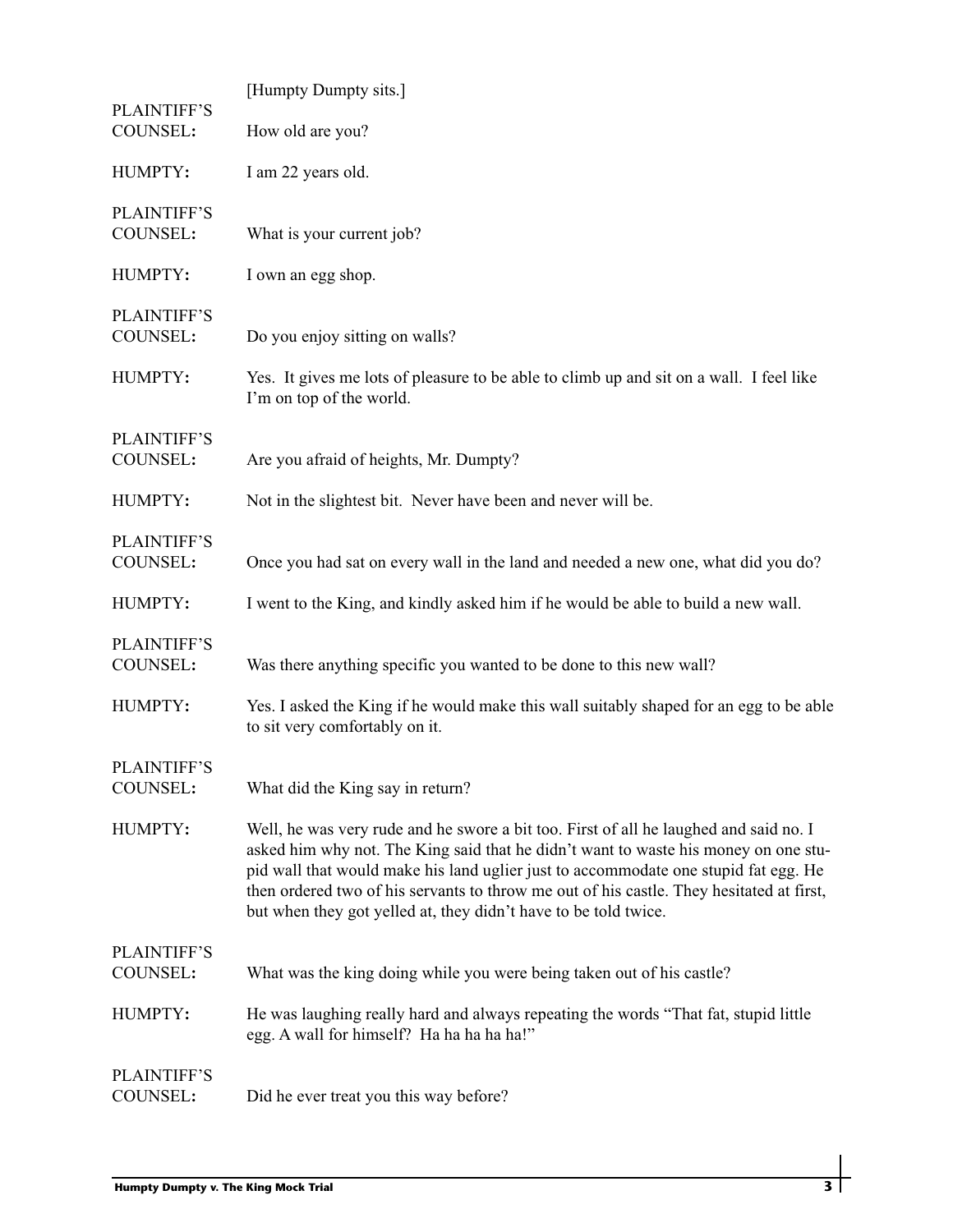| HUMPTY:                        | No. The last time I asked him for something, I was told that it would be done within<br>the hour and miraculously, it was.                                                                                                                                                                                                                      |
|--------------------------------|-------------------------------------------------------------------------------------------------------------------------------------------------------------------------------------------------------------------------------------------------------------------------------------------------------------------------------------------------|
| <b>PLAINTIFF'S</b><br>COUNSEL: | What did you do next?                                                                                                                                                                                                                                                                                                                           |
| HUMPTY:                        | Well, I was feeling sort of blue so I went out and climbed my favourite wall. I started<br>to relax, but as I lay down on the wall, I slipped and fell off because the wall wasn't<br>suitably shaped for an egg like me.                                                                                                                       |
| <b>PLAINTIFF'S</b><br>COUNSEL: | The wall was no good?                                                                                                                                                                                                                                                                                                                           |
| HUMPTY:                        | It was really bad! It was damaged and looked like a car had crashed into it.                                                                                                                                                                                                                                                                    |
| <b>PLAINTIFF'S</b><br>COUNSEL: | Who did this wall belong to?                                                                                                                                                                                                                                                                                                                    |
| HUMPTY:                        | The King. It's his property.                                                                                                                                                                                                                                                                                                                    |
| <b>PLAINTIFF'S</b><br>COUNSEL: | Mr. Dumpty, will you please describe your injuries.                                                                                                                                                                                                                                                                                             |
| HUMPTY:                        | Well, I broke every single bone in my body. I couldn't walk, run or do anything nor-<br>mal for several months. Luckily, we eggs are easily put together again under the sur-<br>geon's blade, so I was only "semi paralyzed". I also had to go around in a wheelchair<br>for three weeks after the recovery period, as I still felt very weak. |
| <b>PLAINTIFF'S</b><br>COUNSEL: | How much did this whole ordeal cost you?                                                                                                                                                                                                                                                                                                        |
| HUMPTY:                        | Well, my medical bills alone came to \$78 000 and I will have to pay \$5000 every<br>month for the rest of my life.                                                                                                                                                                                                                             |
| <b>PLAINTIFF'S</b><br>COUNSEL: | Thank you, Humpty. No further questions, my Lord/Lady.                                                                                                                                                                                                                                                                                          |
|                                | [Plaintiff's Counsel sits.]                                                                                                                                                                                                                                                                                                                     |
| JUDGE:                         | Does the defence wish to cross-examine?                                                                                                                                                                                                                                                                                                         |
|                                | [Defendant's Counsel stands.]                                                                                                                                                                                                                                                                                                                   |
| DEFENDANT'S<br>COUNSEL:        | Yes, my Lord/Lady. This wall that you climbed wasn't your property was it?                                                                                                                                                                                                                                                                      |
| HUMPTY:                        | No.                                                                                                                                                                                                                                                                                                                                             |
| DEFENDANT'S<br>COUNSEL:        | You were trespassing when you sat on the wall, isn't that correct.                                                                                                                                                                                                                                                                              |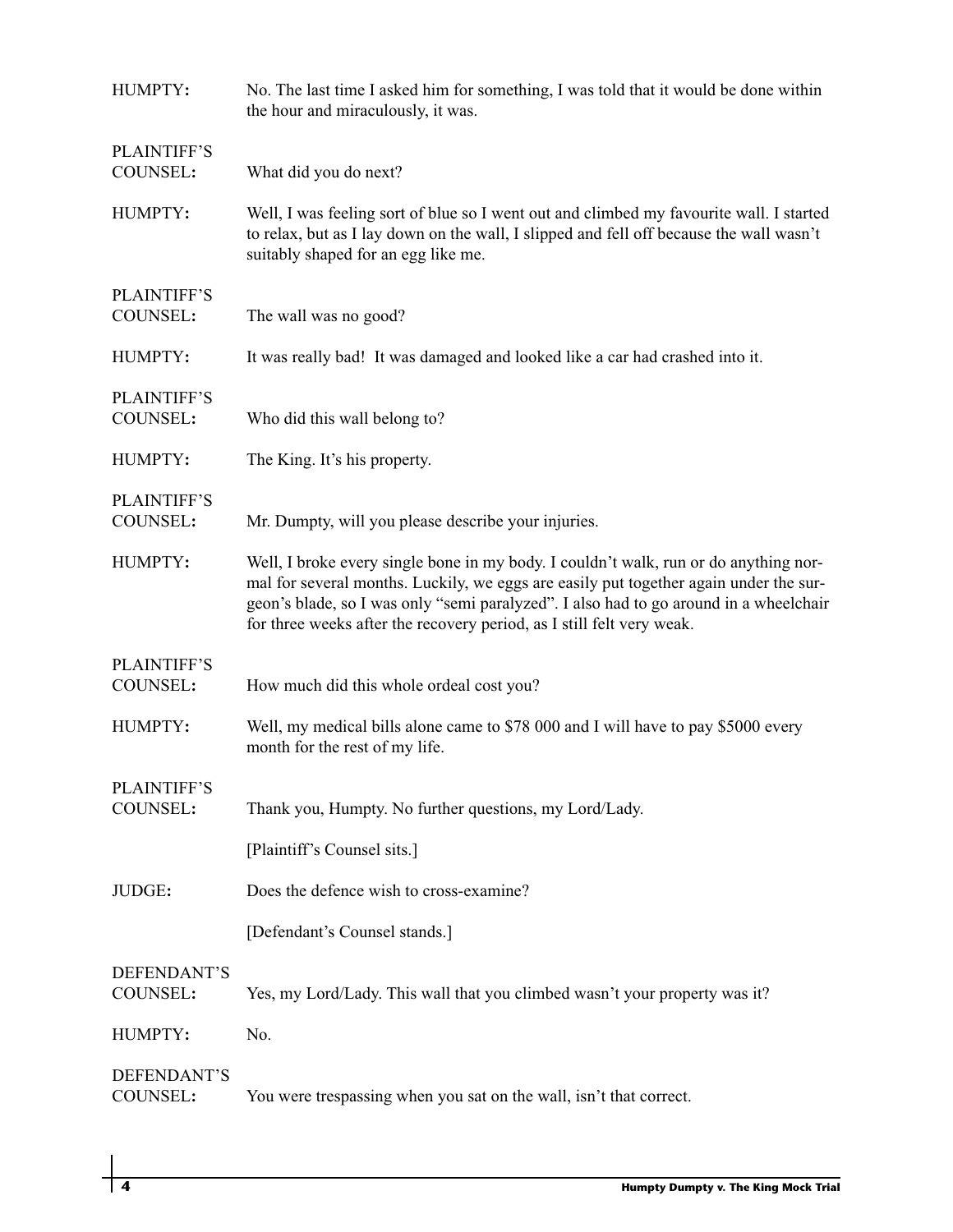| HUMPTY:<br>DEFENDANT'S         | The king always lets me sit on his walls. He has never told me not to.                                   |
|--------------------------------|----------------------------------------------------------------------------------------------------------|
| <b>COUNSEL:</b>                | That wall is your favourite is that correct?                                                             |
| HUMPTY:                        | Yes. I have climbed it many times.                                                                       |
| DEFENDANT'S<br>COUNSEL:        | Many times? How many Mr. Dumpty?                                                                         |
| HUMPTY:                        | Oh, I've been climbing that ever since I was little. I've probably climbed it a couple<br>hundred times. |
| DEFENDANT'S<br>COUNSEL:        | Have you ever fallen from it before?                                                                     |
| HUMPTY:                        | No. I had never fallen from that wall before this incident.                                              |
| DEFENDANT'S<br>COUNSEL:        | Were you using any protective gear when you fell from the wall?                                          |
| HUMPTY:                        | No. I used to wear a helmet but that was when I was a kid.                                               |
| DEFENDANT'S<br>COUNSEL:        | You claim that the wall was damaged.                                                                     |
| HUMPTY:                        | It was. There were several sections where the bricks were crumbling.                                     |
| DEFENDANT'S<br>COUNSEL:        | If the wall was destroyed why did you climb it?                                                          |
| HUMPTY:                        | I didn't think it was dangerous.                                                                         |
| DEFENDANT'S<br>COUNSEL:        | Aren't you responsible for your injuries by sitting on the wall?                                         |
| HUMPTY:                        | No it's the King's fault. It's his wall.                                                                 |
| DEFENDANT'S<br>COUNSEL:        | No further questions my Lord/Lady.                                                                       |
|                                | [Defendant's Counsel sits.]                                                                              |
| JUDGE:                         | You may step down Mr. Dumpty. You may call your next witness Crown.                                      |
|                                | [Humpty leaves the witness box; Plaintiff's Counsel stands.]                                             |
| <b>PLAINTIFF'S</b><br>COUNSEL: | We call Dr. Beaten Eggs to the stand.                                                                    |
|                                | [Dr. Beaten Eggs takes the stand and remains standing to take the oath.]                                 |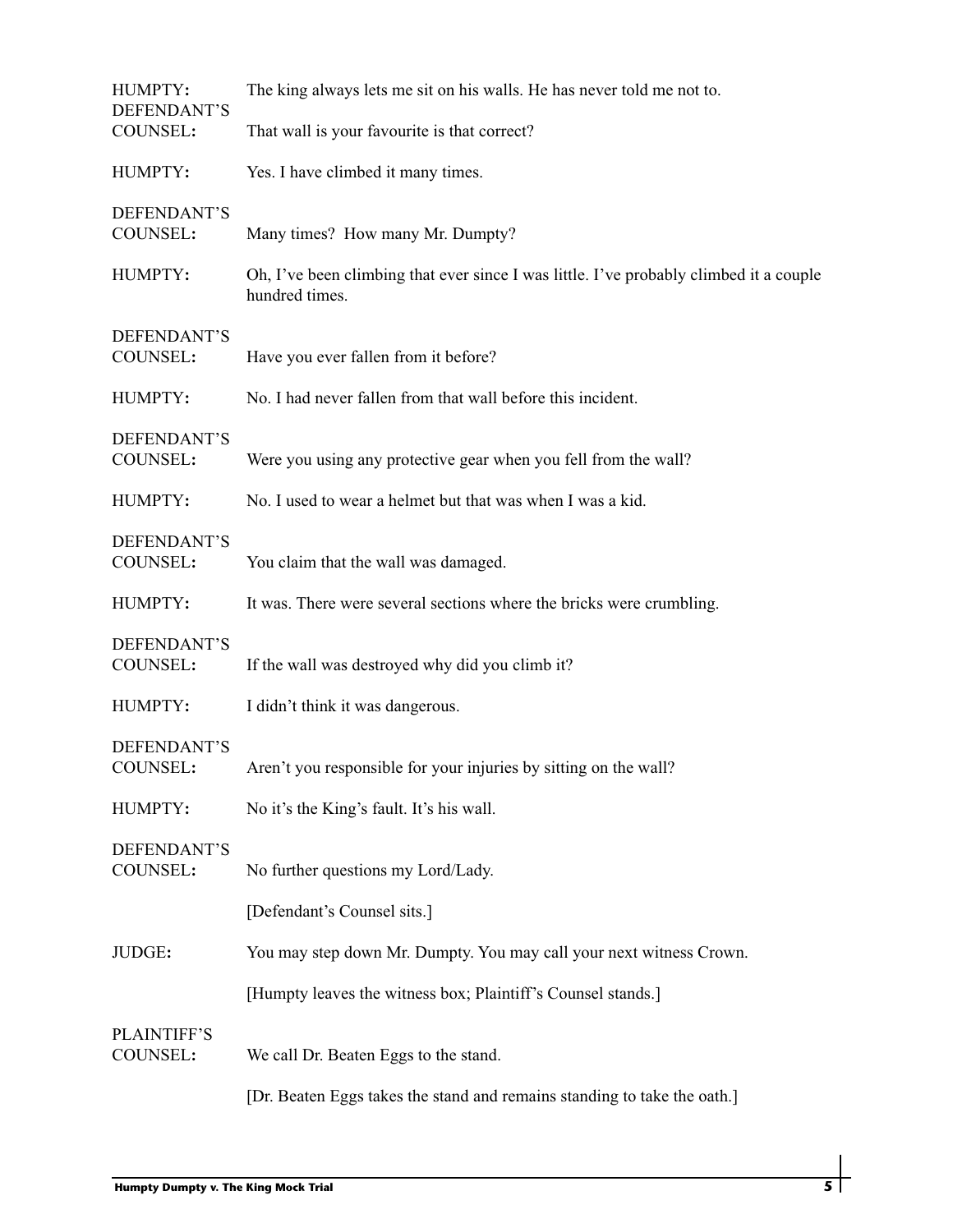| CLERK:                         | Do you swear that the evidence you shall give shall be the truth, the whole truth and<br>nothing but the truth so help you God?                                                                                                                                                                                        |
|--------------------------------|------------------------------------------------------------------------------------------------------------------------------------------------------------------------------------------------------------------------------------------------------------------------------------------------------------------------|
| DR. E:                         | I do.                                                                                                                                                                                                                                                                                                                  |
| CLERK:                         | Please state your full name and spell your last name for the record.                                                                                                                                                                                                                                                   |
| DR. E:                         | Dr. Beaten Eggs, E-G-G-S.                                                                                                                                                                                                                                                                                              |
| JUDGE:                         | You may be seated now.                                                                                                                                                                                                                                                                                                 |
|                                | [Dr. Eggs sits.]                                                                                                                                                                                                                                                                                                       |
| <b>PLAINTIFF'S</b><br>COUNSEL: | Dr. Eggs, can you describe your qualifications?                                                                                                                                                                                                                                                                        |
| DR. E:                         | I am a surgeon with a specialty in Eggopedic Surgery. I have been one for over 13<br>years. I am the Vice President at Carol Hospital. I am also a sitting member on the<br>Inquiry Committee of the Carol Land College of Physicians and Surgeons.                                                                    |
| <b>PLAINTIFF'S</b><br>COUNSEL: | Dr. Eggs, was Humpty Dumpty your patient?                                                                                                                                                                                                                                                                              |
| DR. E:                         | Yes.                                                                                                                                                                                                                                                                                                                   |
| <b>PLAINTIFF'S</b><br>COUNSEL: | Dr. E, what kind of physical condition was Humpty in before you treated him?                                                                                                                                                                                                                                           |
| DR. E:                         | Humpty was in very good physical condition before I treated him. He had only seen a<br>doctor once before and it was only for a cold. Climbing walls gave him great upper<br>and lower limb strength.                                                                                                                  |
| <b>PLAINTIFF'S</b>             |                                                                                                                                                                                                                                                                                                                        |
| COUNSEL:                       | Would you say that Humpty would have a good chance in a promising athletic career?                                                                                                                                                                                                                                     |
| DR. E:                         | Yes, I think that if Humpty wanted, he would have been a great athlete. Now though,<br>because of his sustained injuries, he will never climb walls again or become an ath-<br>lete.                                                                                                                                   |
| <b>PLAINTIFF'S</b><br>COUNSEL: | What injuries did Humpty sustain?                                                                                                                                                                                                                                                                                      |
| DR. E:                         | Every bone in Humpty's body was broken. He was going to yolk to death if he wasn't<br>patched up quickly. A lot of his white was missing and 40% of his shell was gone.<br>Only one finger bone remained unbroken. Unfortunately, the only way to treat him<br>was to break this bone as well, so I did what I had to. |
| <b>PLAINTIFF'S</b><br>COUNSEL: | How did you treat Humpty's injuries?                                                                                                                                                                                                                                                                                   |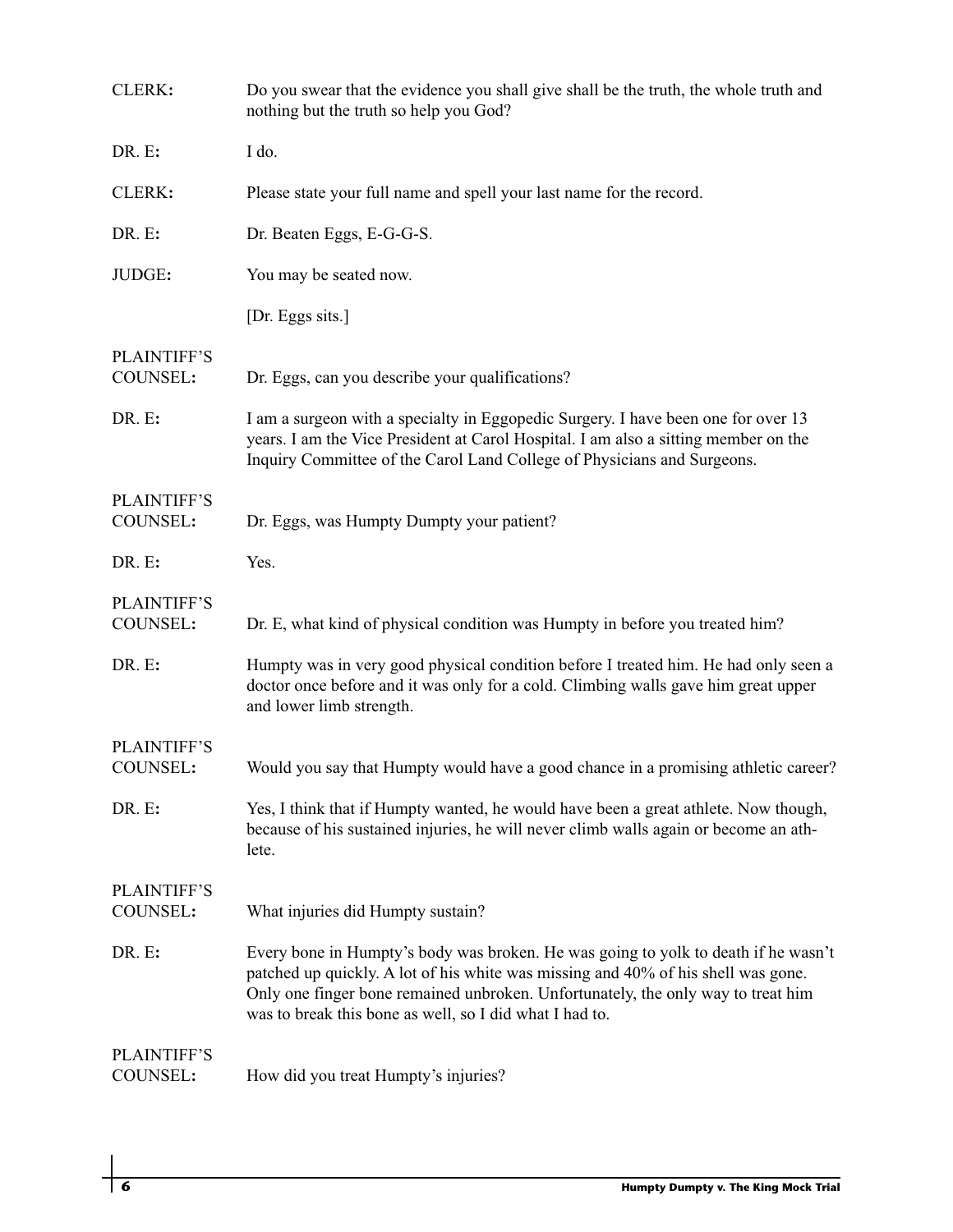| DR. E:                         | I had to operate on his body to stop the yolking and then I had to put pins in 56 differ-<br>ent locations to keep his bones together. They will have to remain there permanently.<br>To replace the missing white, I had to find a donor quickly. Luckily, Old Man Haggis<br>was willing to let me use his chicken eggs. Then to put him back together again, I<br>used Super Duper Carol Glue. I had to give him a wheelchair, as it was impossible for<br>Humpty to walk for several weeks. |
|--------------------------------|------------------------------------------------------------------------------------------------------------------------------------------------------------------------------------------------------------------------------------------------------------------------------------------------------------------------------------------------------------------------------------------------------------------------------------------------------------------------------------------------|
| <b>PLAINTIFF'S</b>             |                                                                                                                                                                                                                                                                                                                                                                                                                                                                                                |
| COUNSEL:                       | How did Humpty act and what was he saying during your treatment?                                                                                                                                                                                                                                                                                                                                                                                                                               |
| DR. E:                         | Well, prior to and during the surgery, Humpty was unconscious, but when he woke up,<br>he was in a lot of pain. He was always mumbling something about getting back at the<br>King. Humpty seemed very angry and when I released him from the hospital, he was<br>yelling that he was so angry with the King. Later, when he was in the wheel chair, he<br>was very quiet, and always had a sad look on his face. I believe that he was under a lot<br>of stress and so was very depressed.    |
| <b>PLAINTIFF'S</b>             |                                                                                                                                                                                                                                                                                                                                                                                                                                                                                                |
| COUNSEL:                       | Tell me, Dr. E, how much did Humpty end up paying for his medical expenses?                                                                                                                                                                                                                                                                                                                                                                                                                    |
| DR. E:                         | Well, Humpty paid about \$78 000 for his medical expenses, which included the sur-<br>gery, the pins and the wheelchair. Now, he is going to have to pay another \$5000 a<br>month for checkups and mandatory pin changes. That will be for the rest of his life.                                                                                                                                                                                                                              |
| <b>PLAINTIFF'S</b><br>COUNSEL: | Thank you, Dr. Eggs. No further questions, my Lord/Lady.                                                                                                                                                                                                                                                                                                                                                                                                                                       |
|                                | [Plaintiff's Counsel sits.]                                                                                                                                                                                                                                                                                                                                                                                                                                                                    |
| JUDGE:                         | Does the defence wish to cross-examine?                                                                                                                                                                                                                                                                                                                                                                                                                                                        |
|                                | [Defendant's Counsel stands.]                                                                                                                                                                                                                                                                                                                                                                                                                                                                  |
| DEFENDANT'S<br>COUNSEL:        | Yes my Lord/Lady. How many patients have you treated with Humpty's condition?                                                                                                                                                                                                                                                                                                                                                                                                                  |
| DR. E:                         | Not that many. That kind of injury is pretty rare.                                                                                                                                                                                                                                                                                                                                                                                                                                             |
| DEFENDANT'S<br>COUNSEL:        | Isn't it true that Humpty was your first patient who fell from a wall?                                                                                                                                                                                                                                                                                                                                                                                                                         |
| DR. E:                         | Yes, but I have had many eggs who have fallen and needed surgery.                                                                                                                                                                                                                                                                                                                                                                                                                              |
| DEFENDANT'S<br>COUNSEL:        | Did you make any recommendations to Humpty regarding how to stay safe?                                                                                                                                                                                                                                                                                                                                                                                                                         |
| DR. E:                         | Yes. I told him that he should refrain from climbing walls or if he does, he should<br>wear some sort of protective gear.                                                                                                                                                                                                                                                                                                                                                                      |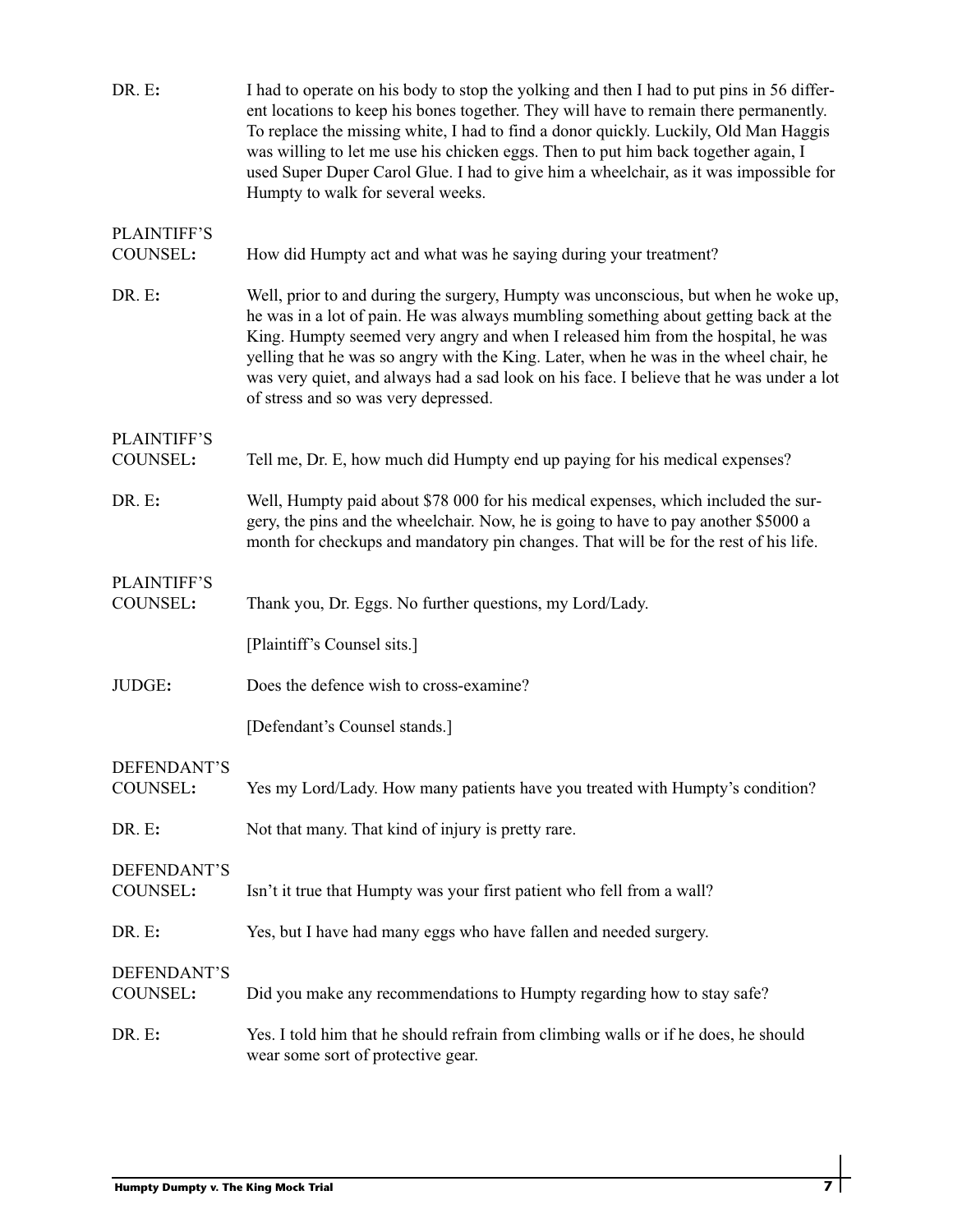| DEFENDANT'S<br>COUNSEL:        | In your opinion would protective gear have prevented Humpty Dumpty's injuries?                                                     |
|--------------------------------|------------------------------------------------------------------------------------------------------------------------------------|
|                                | [Plaintiff's Counsel stands.]                                                                                                      |
| <b>PLAINTIFF'S</b><br>COUNSEL: | Objection, my Lord/Lady. Dr. Eggs's expertise is medicine not protective gear.                                                     |
| DEFENDANT'S<br>COUNSEL:        | Surely the doctor can give an opinion on effectiveness of the protective gear as he rec-<br>ommended it.                           |
| JUDGE:                         | Objection overruled. Please answer the question, Dr. Eggs.                                                                         |
|                                | [Plaintiff's Counsel sits.]                                                                                                        |
| DR. E:                         | Partially. He wouldn't be in the condition he is now. But his shell is very fragile and<br>probably would have sustained injuries. |
| DEFENDANT'S<br>COUNSEL:        | Thank you Dr. Eggs. No further questions my Lord/Lady.                                                                             |
|                                | [Defendant's Counsel sits.]                                                                                                        |
| JUDGE:                         | You may step down Dr. Eggs. Plaintiff's Counsel, you may call your next witness.                                                   |
|                                | [Dr. Eggs leaves the witness box; Plaintiff's Counsel stands.]                                                                     |
| <b>PLAINTIFF'S</b><br>COUNSEL: | We call Old Man Haggis.                                                                                                            |
|                                | [Old Man Haggis takes the stand and remains standing to take the oath.]                                                            |
| CLERK:                         | Do you swear that the evidence you shall give shall be the truth, the whole truth and<br>nothing but the truth so help you God?    |
| OLD MAN H:                     | I do.                                                                                                                              |
| CLERK:                         | Please state your full name and spell your last name for the record.                                                               |
| OLD MAN H:                     | Old Man Haggis, H-A-G-G-I-S.                                                                                                       |
| JUDGE:                         | You may be seated.                                                                                                                 |
|                                | [Old Man Haggis sits.]                                                                                                             |
| <b>PLAINTIFF'S</b><br>COUNSEL: | Mr. Haggis, how are you related to Humpty Dumpty?                                                                                  |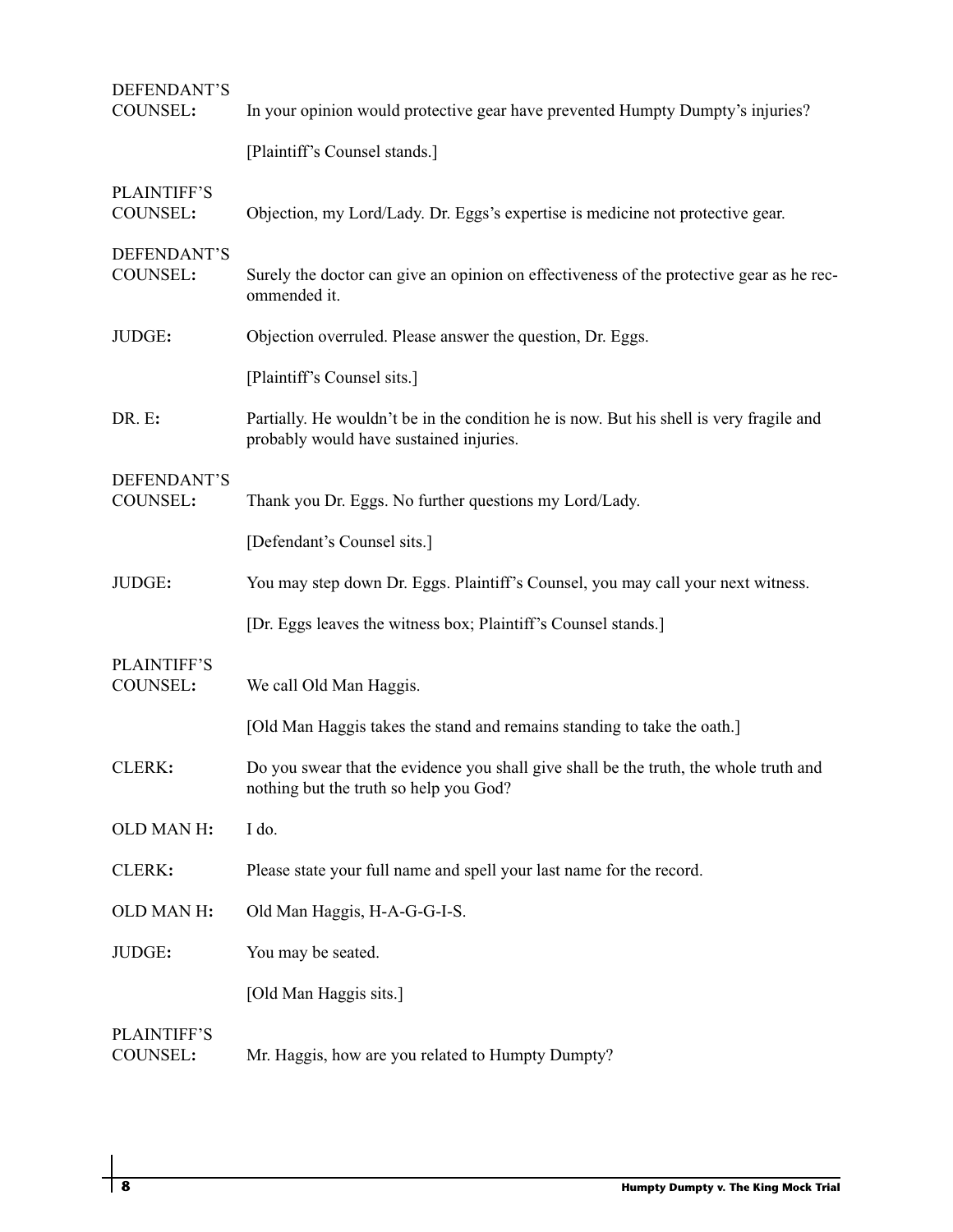| OLD MAN H:                     | Humpty is my very good friend. I knew him since we met in grade one at Carol Ele-<br>mentary School. We now share a large house and a 15-acre estate.                                                                                                                                      |
|--------------------------------|--------------------------------------------------------------------------------------------------------------------------------------------------------------------------------------------------------------------------------------------------------------------------------------------|
| <b>PLAINTIFF'S</b><br>COUNSEL: | Were you there when Humpty fell off the wall?                                                                                                                                                                                                                                              |
| OLD MAN H:                     | Yes, I was in the vicinity when Humpty fell off the wall. I was sitting on the grass and<br>Humpty just fell. He fell on to the other side and I jumped over the wall, as it wasn't<br>very tall. He was lying on the other side. His shell was broken and he was losing his<br>yolk fast. |
| <b>PLAINTIFF'S</b><br>COUNSEL: | What happened next?                                                                                                                                                                                                                                                                        |
| OLD MAN H:                     | I ran home quickly to call the ambulance. It wasn't far and I was back within 3 min-<br>utes. The ambulance came quickly and I accompanied Humpty to the hospital.                                                                                                                         |
| <b>PLAINTIFF'S</b><br>COUNSEL: | Why do you think that Humpty fell from the wall?                                                                                                                                                                                                                                           |
|                                | [Defendant's Counsel stands.]                                                                                                                                                                                                                                                              |
| DEFENDANT'S<br>COUNSEL:        | Objection, my Lord/Lady. The question calls for speculation.                                                                                                                                                                                                                               |
| <b>PLAINTIFF'S</b><br>COUNSEL: | Mr. Haggis has enough knowledge of the incident to answer.                                                                                                                                                                                                                                 |
| JUDGE:                         | Objection sustained. Counsel, please rephrase your question.                                                                                                                                                                                                                               |
|                                | [Defendant's Counsel sits.]                                                                                                                                                                                                                                                                |
| <b>PLAINTIFF'S</b><br>COUNSEL: | Was there anything wrong with the wall?                                                                                                                                                                                                                                                    |
| OLD MAN H:                     | Yes. It was pretty dilapidated. There were bricks missing everywhere. It was not in<br>good repair at all!                                                                                                                                                                                 |
| <b>PLAINTIFF'S</b><br>COUNSEL: | How did Humpty's injuries affect your personal life?                                                                                                                                                                                                                                       |
| OLD MAN H:                     | He needed lots of help. While he was in his wheelchair for a couple of weeks I had to<br>help him get around. After he got out of the wheelchair he wasn't very comfortable<br>walking so I had to be at his side. It was okay though. Humpty is a very good friend of<br>mine.            |
| <b>PLAINTIFF'S</b><br>COUNSEL: | Does Humpty have any lasting injuries from his fall other than the pins?                                                                                                                                                                                                                   |
| OLD MAN H:                     | Yes, he walks with a slight limp and sometimes sways on his feet.                                                                                                                                                                                                                          |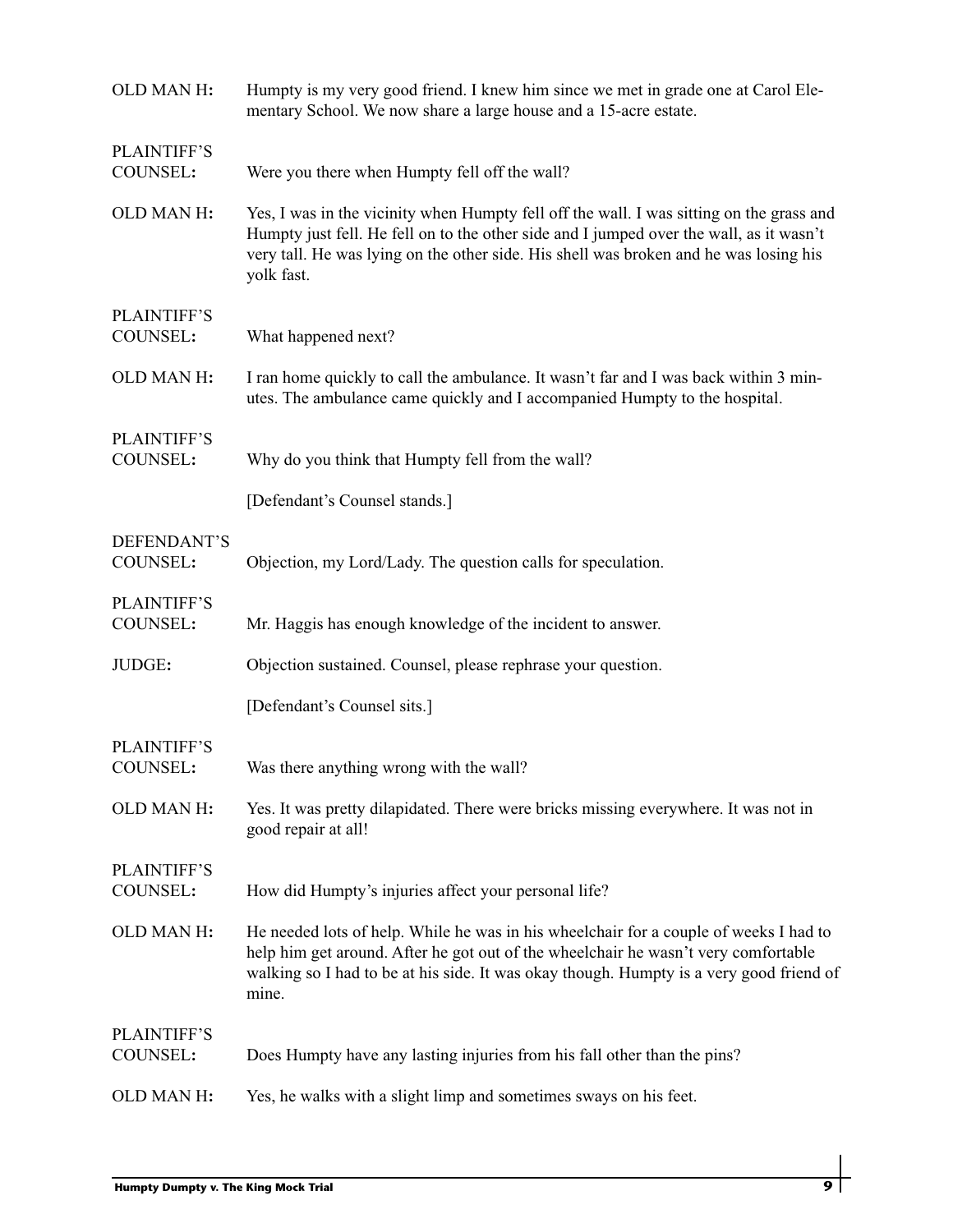| <b>PLAINTIFF'S</b><br>COUNSEL: | During his recovery, what would Humpty do during the day?                                                                                                         |
|--------------------------------|-------------------------------------------------------------------------------------------------------------------------------------------------------------------|
| OLD MAN H:                     | Humpty would just try to relax or sit comfortably. Most of the time, though, he was<br>wracked with pain, not able to stop himself from crying out and screaming. |
| <b>PLAINTIFF'S</b><br>COUNSEL: | Thank you, Mr. Haggis. Those are my questions.                                                                                                                    |
|                                | [Plaintiff's Counsel sits.]                                                                                                                                       |
| JUDGE:                         | Defendant's Counsel, would you like to ask Mr. Haggis some questions?                                                                                             |
|                                | [Defendant's Counsel stands.]                                                                                                                                     |
| DEFENDANT'S<br>COUNSEL:        | Yes, my Lord/Lady. Are you and Humpty very good friends?                                                                                                          |
| OLD MAN H:                     | Yes, that is correct.                                                                                                                                             |
| DEFENDANT'S<br>COUNSEL:        | Do you watch out for each other a lot?                                                                                                                            |
| OLD MAN H:                     | Yes, we are always aware where the other one is.                                                                                                                  |
| DEFENDANT'S<br>COUNSEL:        | Do you find anything exhilarating in climbing walls?                                                                                                              |
| OLD MAN H:                     | No. Personally, I am scared of heights. I do not enjoy climbing onto any sort of elevat-<br>ed area off the ground.                                               |
| DEFENDANT'S<br>COUNSEL:        | Do you always go with Humpty when he climbs on walls?                                                                                                             |
| OLD MAN H:                     | Occasionally. As I said before, I am afraid of heights, but sometimes I watch Humpty.                                                                             |
| DEFENDANT'S<br>COUNSEL:        | On the day in question, did you see a sign on the wall Humpty was climbing?                                                                                       |
| OLD MAN H:                     | Yes.                                                                                                                                                              |
| DEFENDANT'S<br>COUNSEL:        | What did it say Mr. Haggis?                                                                                                                                       |
| OLD MAN H:                     | It said "No climbing"                                                                                                                                             |
| DEFENDANT'S<br>COUNSEL:        | Did Humpty see it?                                                                                                                                                |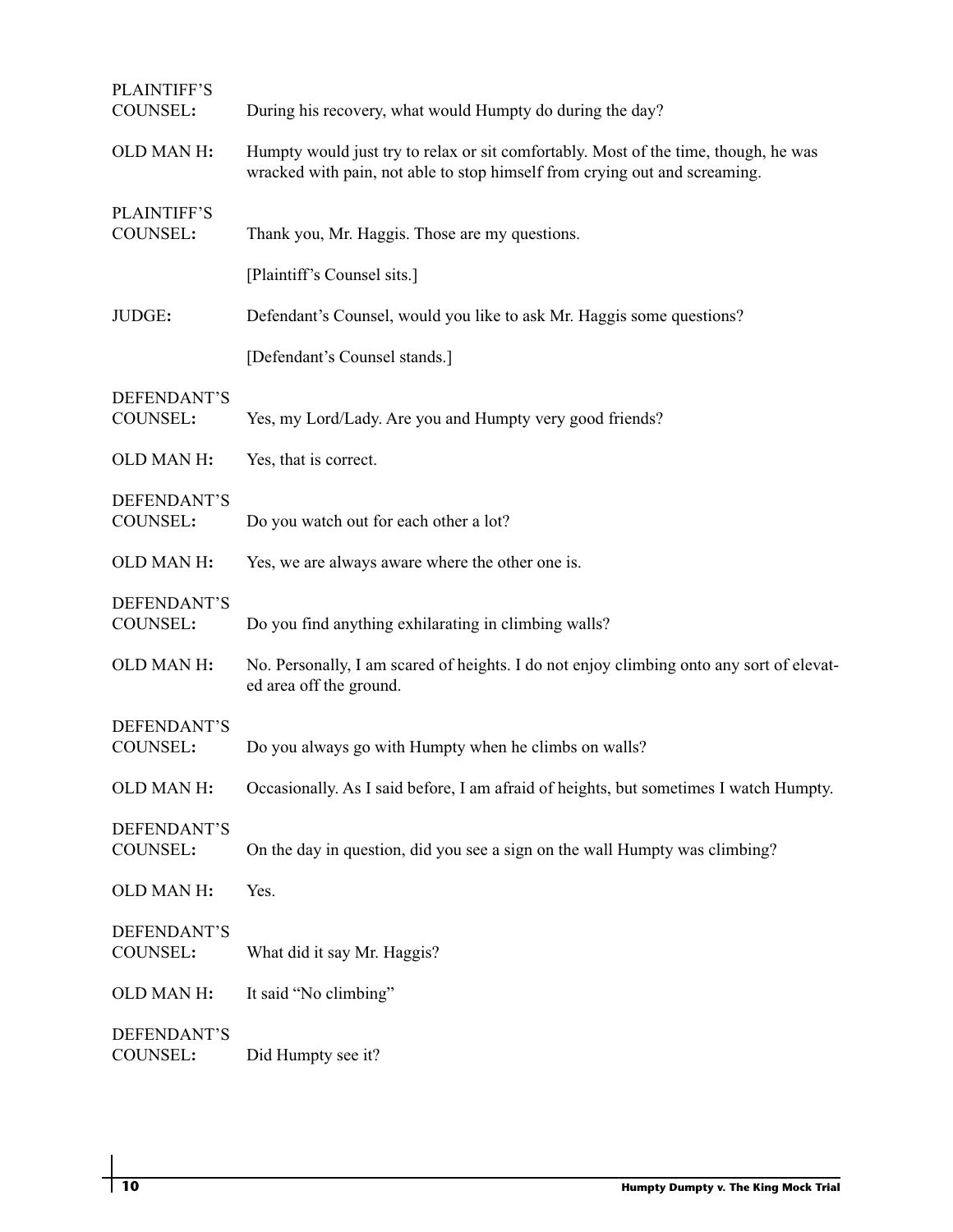| OLD MAN H:                     | I pointed it out to him and he said that all of the walls had that sign and it had never<br>stopped him before. |
|--------------------------------|-----------------------------------------------------------------------------------------------------------------|
| DEFENDANT'S<br>COUNSEL:        | Have you ever tried to stop Humpty from going out and climbing walls?                                           |
| OLD MAN H:                     | Yes, a few times. I gave up soon enough, though, because I could see that there was<br>no stopping him.         |
| DEFENDANT'S<br>COUNSEL:        | Did Humpty know that he was breaking a law by climbing walls?                                                   |
|                                | [Plaintiff's Counsel stands.]                                                                                   |
| <b>PLAINTIFF'S</b><br>COUNSEL: | Objection my Lord/Lady. The witness cannot testify to what Humpty knew or knows.                                |
|                                | [Plaintiff's Counsel sits.]                                                                                     |
| DEFENDANT'S<br>COUNSEL:        | I'll rephrase my Lord/Lady. Did you know that climbing walls was a breach of the<br>law?                        |
| OLD MAN H:                     | Yes, but it was a stupid law.                                                                                   |
| DEFENDANT'S<br>COUNSEL:        | Did you tell this to Humpty when you attempted to prevent him from climbing walls?                              |
| OLD MAN H:                     | Yes.                                                                                                            |
| DEFENDANT'S<br>COUNSEL:        | Thank you Mr. Haggis. No further questions my Lord/Lady.                                                        |
|                                | [Defendant's Counsel sits.]                                                                                     |
| JUDGE:                         | You may step down Mr. Haggis. Counsel, you may call your next witness.                                          |
|                                | [Old Man Haggis leaves the witness box; Plaintiff's Counsel stands.]                                            |
| <b>PLAINTIFF'S</b><br>COUNSEL: | That concludes the plaintiff's case, my Lord/Lady.                                                              |
|                                | [Plaintiff's Counsel sits.]                                                                                     |
| JUDGE:                         | I now call on the Defence counsel to make their opening statement.                                              |
|                                | [Defendant's Counsel stands]                                                                                    |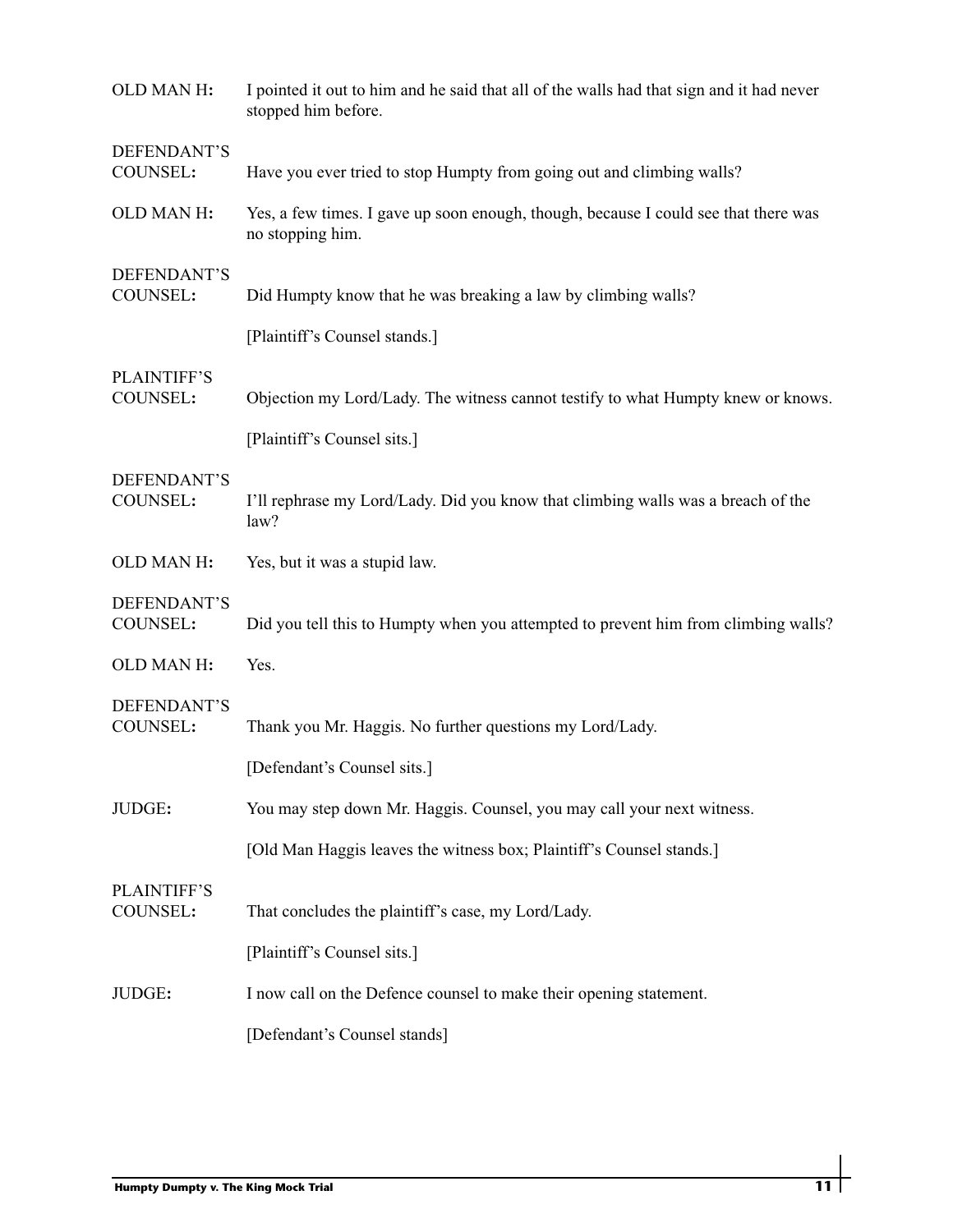## DEFENDANT'S

| COUNSEL:                       | My Lord, we intend to prove that the defendant, the King, had no intent to injure the<br>Plaintiff, Mr. Dumpty. His injuries were sustained during an act of free will and so the<br>King was not responsible for them. Humpty knew that climbing this wall was against<br>the law and dangerous. To support the case, we intend to call the following witnesses:<br>His majesty the King will tell us why a new wall was not needed in his country, as<br>well as why he did not heed Humpty's pleas. Squire Fanmoth will describe the content<br>of Humpty's plea, as well as some comments which were not described by the plain-<br>tiff. Finally, Sir Warthead shall describe the incident on the wall and also tell us how<br>Humpty completely disregarded a sign prohibiting climbing and what really happened<br>at the scene of the accident. We now wish to call our first witness to the stand, the<br>Defendant, His Majesty the King. |
|--------------------------------|-----------------------------------------------------------------------------------------------------------------------------------------------------------------------------------------------------------------------------------------------------------------------------------------------------------------------------------------------------------------------------------------------------------------------------------------------------------------------------------------------------------------------------------------------------------------------------------------------------------------------------------------------------------------------------------------------------------------------------------------------------------------------------------------------------------------------------------------------------------------------------------------------------------------------------------------------------|
|                                | [The King takes the stand and remains standing to take the oath.]                                                                                                                                                                                                                                                                                                                                                                                                                                                                                                                                                                                                                                                                                                                                                                                                                                                                                   |
| CLERK:                         | Do you swear that the evidence you shall give shall be the truth, the whole truth and<br>nothing but the truth so help you God?                                                                                                                                                                                                                                                                                                                                                                                                                                                                                                                                                                                                                                                                                                                                                                                                                     |
| KING:                          | I do.                                                                                                                                                                                                                                                                                                                                                                                                                                                                                                                                                                                                                                                                                                                                                                                                                                                                                                                                               |
| CLERK:                         | Please state your full name and address for the court.                                                                                                                                                                                                                                                                                                                                                                                                                                                                                                                                                                                                                                                                                                                                                                                                                                                                                              |
| KING:                          | I am the King of Carol Land and I live in the castle of Carols.                                                                                                                                                                                                                                                                                                                                                                                                                                                                                                                                                                                                                                                                                                                                                                                                                                                                                     |
| JUDGE:                         | You may be seated. Go ahead counsel.                                                                                                                                                                                                                                                                                                                                                                                                                                                                                                                                                                                                                                                                                                                                                                                                                                                                                                                |
|                                | [The King sits.]                                                                                                                                                                                                                                                                                                                                                                                                                                                                                                                                                                                                                                                                                                                                                                                                                                                                                                                                    |
| DEFENDANT'S<br>COUNSEL:        | How long have you been the King of Carol Land?                                                                                                                                                                                                                                                                                                                                                                                                                                                                                                                                                                                                                                                                                                                                                                                                                                                                                                      |
| KING:                          | I have been ruling for four years now.                                                                                                                                                                                                                                                                                                                                                                                                                                                                                                                                                                                                                                                                                                                                                                                                                                                                                                              |
| DEFENCE'S<br>COUNSEL:          | How did you meet the plaintiff, Mr. Dumpty.                                                                                                                                                                                                                                                                                                                                                                                                                                                                                                                                                                                                                                                                                                                                                                                                                                                                                                         |
| KING:                          | Well I was just lounging around in the castle one day and he came barging though the<br>doors. Usually my guard would have stopped him but they thought that they would<br>break his shell.                                                                                                                                                                                                                                                                                                                                                                                                                                                                                                                                                                                                                                                                                                                                                         |
| DEFENDANT'S<br><b>COUNSEL:</b> | What did Mr. Dumpty want?                                                                                                                                                                                                                                                                                                                                                                                                                                                                                                                                                                                                                                                                                                                                                                                                                                                                                                                           |
| KING:                          | Well he was complaining about my walls. I take pride in my walls and he was insult-<br>ing them. He said that they could not fit eggs on them and he wanted me to build a<br>new one just for him.                                                                                                                                                                                                                                                                                                                                                                                                                                                                                                                                                                                                                                                                                                                                                  |
| DEFENDANT'S<br>COUNSEL:        | Is this a common request?                                                                                                                                                                                                                                                                                                                                                                                                                                                                                                                                                                                                                                                                                                                                                                                                                                                                                                                           |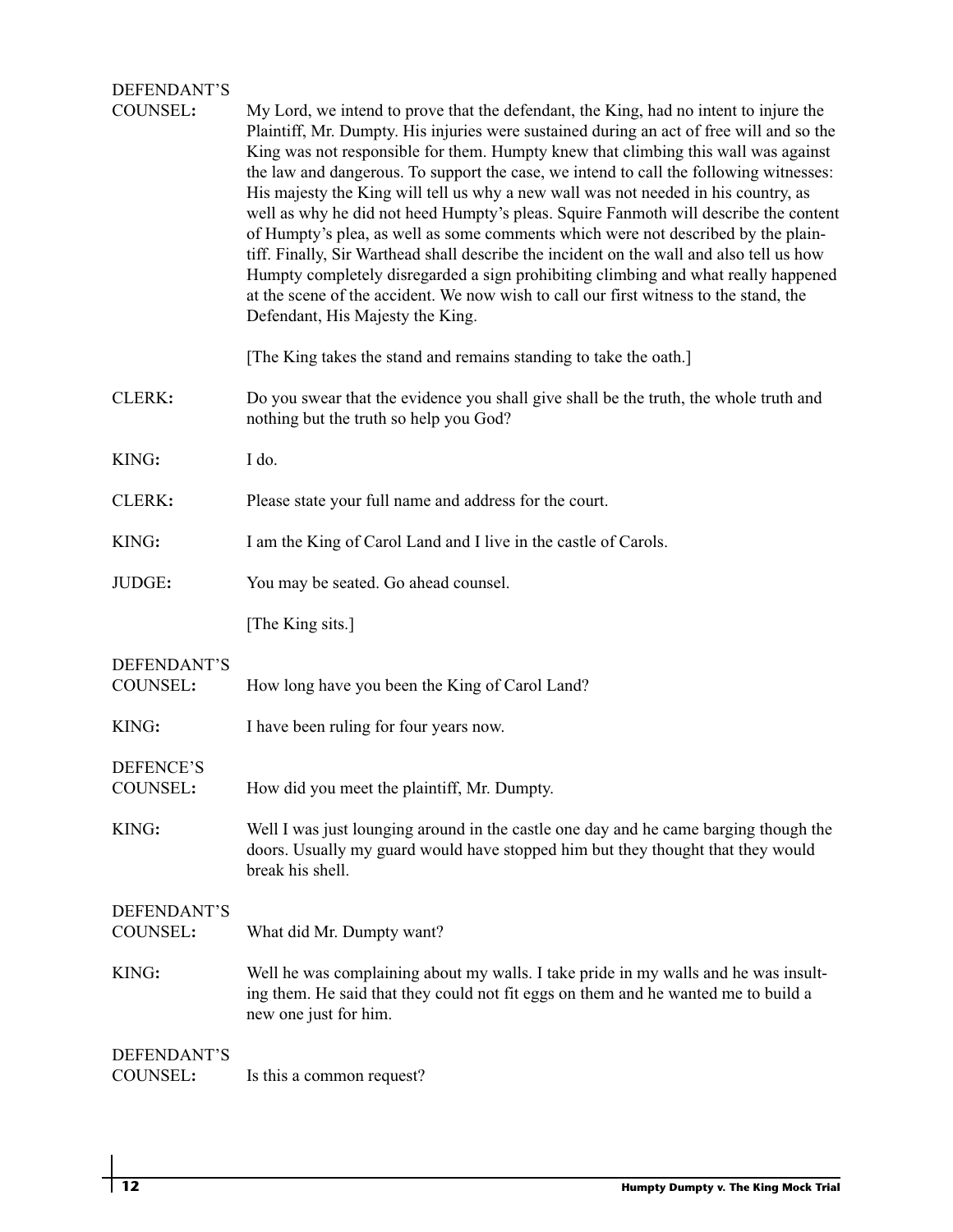| KING:                   | Some people ask for walls, but I have never had somebody ask me to build a wall suit-<br>ed for eggs, so I asked Mr. Dumpty to leave.                                                        |
|-------------------------|----------------------------------------------------------------------------------------------------------------------------------------------------------------------------------------------|
| DEFENDANT'S<br>COUNSEL: | What happened next?                                                                                                                                                                          |
| KING:                   | Mr. Dumpty was very stubborn and kept demanding that I build him his wall. I started<br>to laugh at him, thinking it was a prank, but after a while, I got my guards to see him<br>out.      |
| DEFENDANT'S<br>COUNSEL: | When was the next time you heard of Mr. Dumpty?                                                                                                                                              |
| KING:                   | I had completely forgotten about him until he sued me.                                                                                                                                       |
| DEFENDANT'S<br>COUNSEL: | Why did you refuse to build a new wall for Mr. Dumpty?                                                                                                                                       |
| KING:                   | He was being very selfish. I am glad to build walls for good reasons but he didn't<br>have one.                                                                                              |
| DEFENDANT'S<br>COUNSEL: | How many walls do you have in your country at this point?                                                                                                                                    |
| KING:                   | I have over 200 walls right now and I'm not planning on building any more.                                                                                                                   |
| DEFENDANT'S<br>COUNSEL: | What is the general purpose of your walls?                                                                                                                                                   |
| KING:                   | The walls in my country are only designed for bordering fields and are there to mark a<br>farmer's property. I did not ask my architects to design them for climbing or for eggs.            |
| DEFENDANT'S<br>COUNSEL: | Did you give any advice to Mr. Dumpty?                                                                                                                                                       |
| KING:                   | Yes. I told him that he should not climb my walls as it is against the law. I also sug-<br>gested that he build a wall for his own purposes on his own land.                                 |
| DEFENDANT'S<br>COUNSEL: | How old are the walls in your land?                                                                                                                                                          |
| KING:                   | Some of them are over a hundred years old, but mostly they are quite new. In my first<br>year alone I built 60 new walls. The one that Humpty had his accident on was only<br>two years old. |
| DEFENDANT'S<br>COUNSEL: | Do you maintain your walls regularly?                                                                                                                                                        |
| KING:                   | Oh yes. It is very important to me. I have many workers who go all over Carol Land<br>to first inspect the walls and then make any repairs if needed.                                        |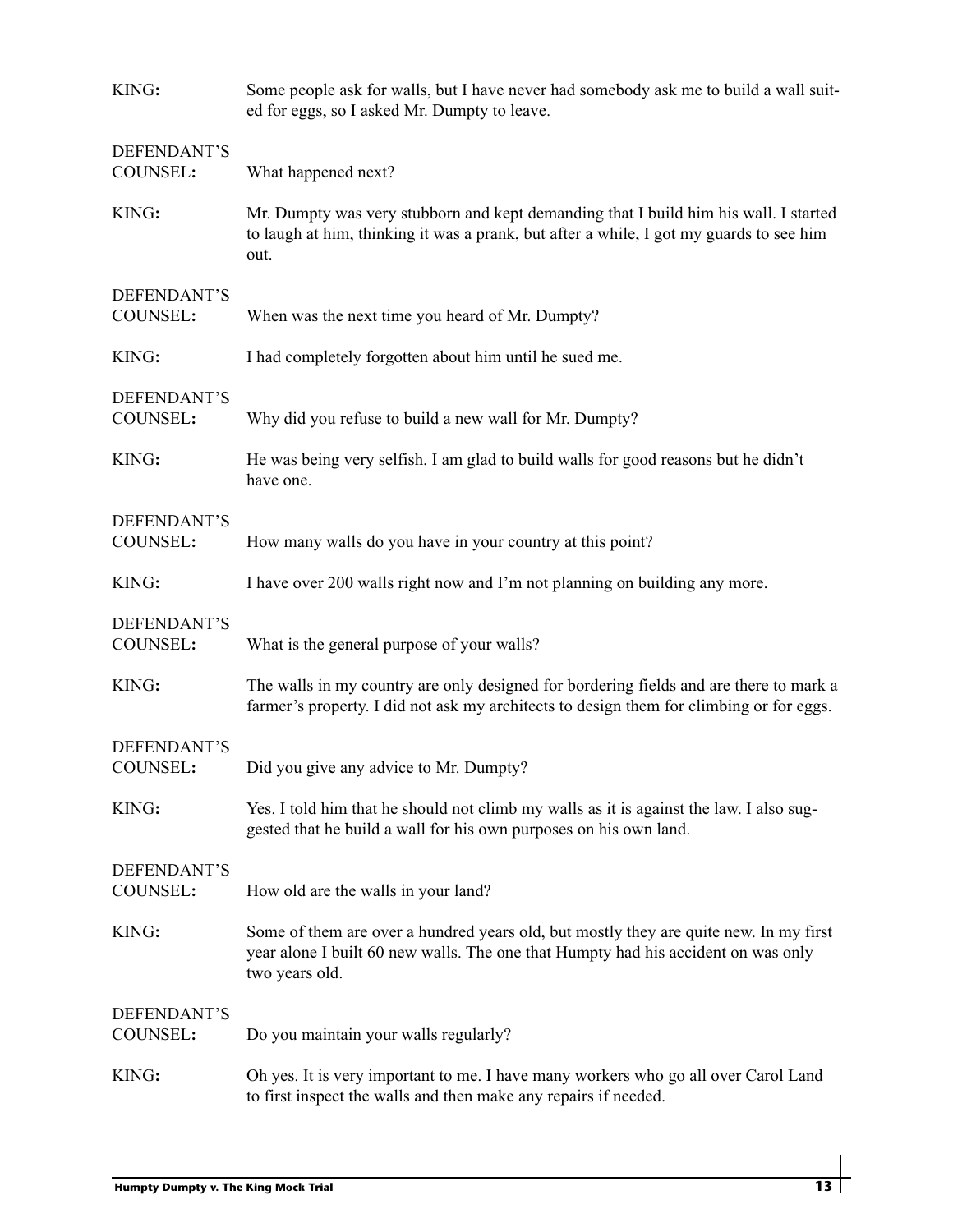| DEFENDANT'S<br>COUNSEL:        | Had there been any work done on the wall in question?                                                                    |
|--------------------------------|--------------------------------------------------------------------------------------------------------------------------|
| KING:                          | No. It was perfectly fine except that Humpty damaged it partially in the fall, so we<br>had to replace part of the wall. |
| DEFENDANT'S<br>COUNSEL:        | Thank you your majesty. I have no further questions, my Lord/Lady.                                                       |
|                                | [Defendant's Counsel sits.]                                                                                              |
| JUDGE:                         | Plaintiff's Counsel, do you wish to cross-examine this witness?                                                          |
|                                | [Plaintiff's Counsel stands.]                                                                                            |
| <b>PLAINTIFF'S</b><br>COUNSEL: | Yes, my Lord/Lady. The wall that Humpty fell from was never repaired until after the<br>accident correct?                |
| KING:                          | Yes.                                                                                                                     |
| <b>PLAINTIFF'S</b><br>COUNSEL: | But you claim the damage was caused by Humpty's fall?                                                                    |
| KING:                          | That is what seemed most probable.                                                                                       |
| <b>PLAINTIFF'S</b><br>COUNSEL: | Had the wall been inspected before?                                                                                      |
| KING:                          | Once.                                                                                                                    |
| <b>PLAINTIFF'S</b><br>COUNSEL: | When?                                                                                                                    |
| KING:                          | Every wall gets an inspection one year after it is built and then every two years after<br>that.                         |
| <b>PLAINTIFF'S</b><br>COUNSEL: | So the wall was inspected one year prior to Humpty's fall?                                                               |
| KING:                          | I suppose so.                                                                                                            |
| <b>PLAINTIFF'S</b><br>COUNSEL: | How do you know that the wall was not damaged prior to Humpty's accident?                                                |
| KING:                          | That's what the repairmen told me.                                                                                       |
| PLAINTIFF'S<br>COUNSEL:        | So isn't it entirely possible that the damage caused Humpty's fall and not the other<br>way around?                      |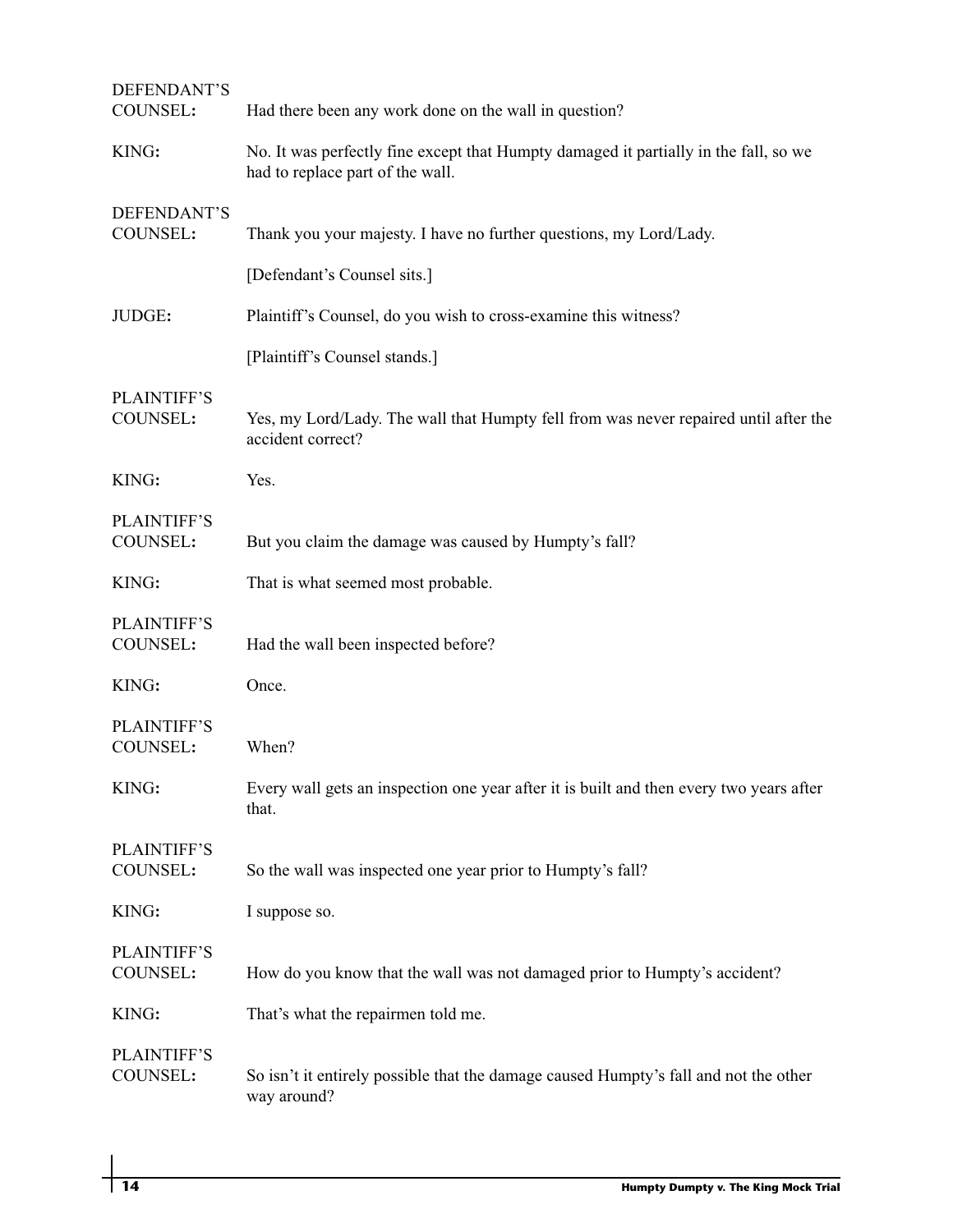| KING:                          | Possible, I guess.                                                                                                                                                        |
|--------------------------------|---------------------------------------------------------------------------------------------------------------------------------------------------------------------------|
| <b>PLAINTIFF'S</b><br>COUNSEL: | No further questions, my Lord/Lady.                                                                                                                                       |
|                                | [Plaintiff's Counsel sits.]                                                                                                                                               |
| JUDGE:                         | You may step down. The defendant may call his next witness.                                                                                                               |
|                                | [The King leaves the witness box; Defendant's Counsel stands.]                                                                                                            |
| DEFENDANT'S<br>COUNSEL:        | We call Squire Fanmoth to the stand.                                                                                                                                      |
|                                | [Squire Fanmoth takes the stand and remains standing to take the oath.]                                                                                                   |
| CLERK:                         | Do you swear that the evidence you shall give shall be the truth, the whole truth and<br>nothing but the truth so help you God?                                           |
| FANMOTH:                       | I do.                                                                                                                                                                     |
| CLERK:                         | Please state your full name and spell your last name for the record.                                                                                                      |
| FANMOTH:                       | I am Squire Fanmoth, F-A-N-M-O-T-H.                                                                                                                                       |
| JUDGE:                         | You may be seated.                                                                                                                                                        |
|                                | [Squire Fanmoth sits.]                                                                                                                                                    |
| DEFENDANT'S<br>COUNSEL:        | Squire Fanmoth, where were you when Mr. Humpty came in to plead for this new<br>wall?                                                                                     |
| FANMOTH:                       | I was in the throne room, hiding behind the pillars as we all do while waiting for a<br>summons from the King. I distinctly heard what both the King and Mr. Humpty said. |
| DEFENDANT'S<br>COUNSEL:        | Could you please tell us what you heard?                                                                                                                                  |
| FANMOTH:                       | Well, I couldn't see anything, but I heard a lot of yelling back and forth, as well as<br>some swearing.                                                                  |
| DEFENDANT'S<br>COUNSEL:        | Is this all you heard?                                                                                                                                                    |
| FANMOTH:                       | No, it isn't. I heard the King say that he doesn't need any more ugly walls in the coun-<br>try and I also heard Mr. Dumpty muttering under his breath.                   |
| DEFENDANT'S<br>COUNSEL:        | What was he saying?                                                                                                                                                       |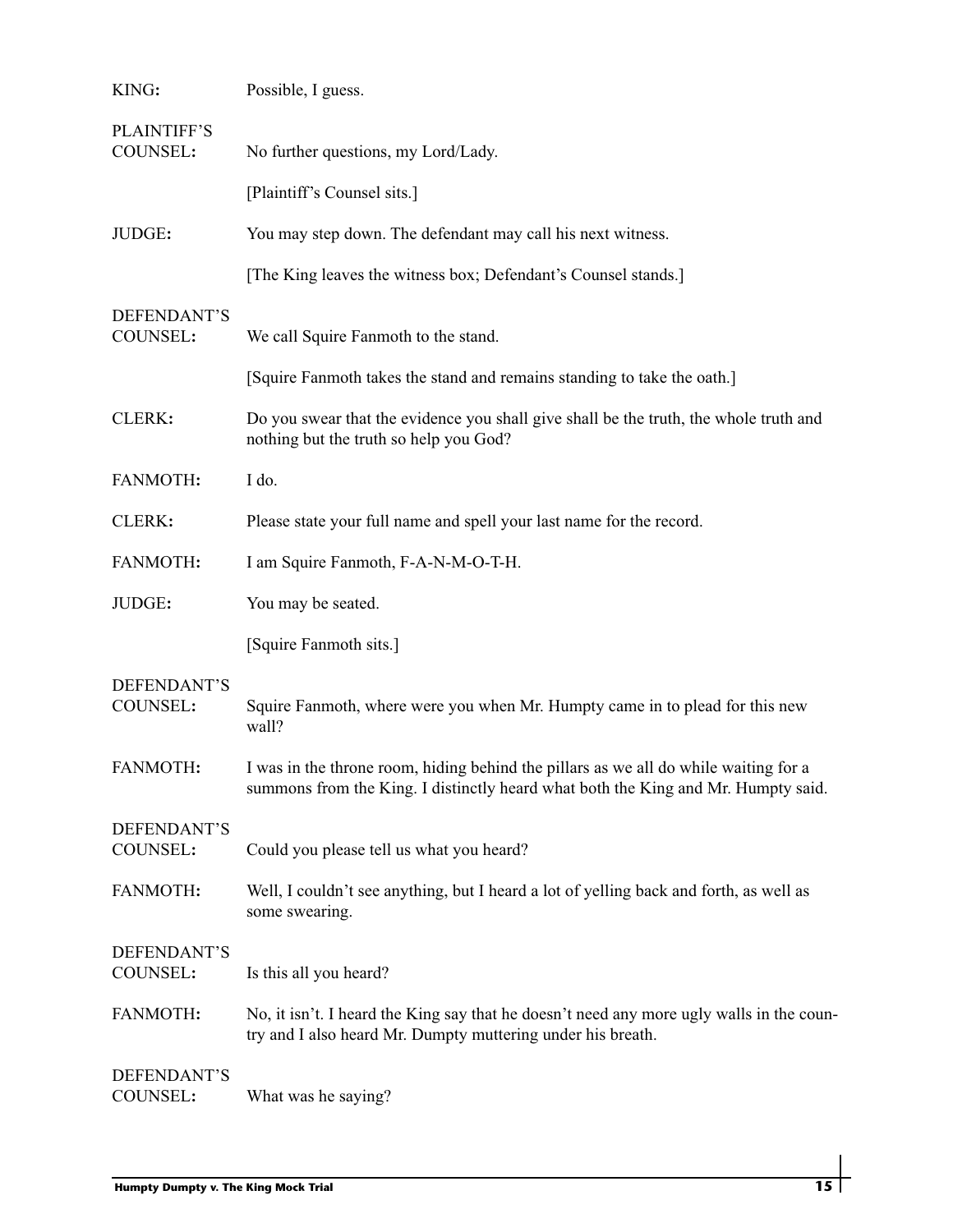| FANMOTH:                              | He was saying that he would get back at the King, even if it took him forever. He also<br>said that he would never forget this.                                   |
|---------------------------------------|-------------------------------------------------------------------------------------------------------------------------------------------------------------------|
| DEFENDANT'S<br>COUNSEL:               | What happened next, Squire Fanmoth?                                                                                                                               |
| FANMOTH:                              | Well, then I was ordered to take Humpty away. As I was dragging him out, I listened<br>as he screamed that he would get back at him, even if it took him forever. |
| DEFENDANT'S<br>COUNSEL:               | Thank you, Squire Fanmoth. No further questions, my Lord/Lady.                                                                                                    |
|                                       | [Defendant's Counsel sits.]                                                                                                                                       |
| JUDGE:                                | Plaintiff's Counsel, do you wish to cross-examine?                                                                                                                |
|                                       | [Plaintiff's Counsel stands.]                                                                                                                                     |
| <b>PLAINTIFF'S</b><br>COUNSEL:        | Yes, my Lord/Lady. Squire Fanmoth, you have testified that you heard Mr. Dumpty<br>muttering threats under his breath. Is that correct?                           |
| FANMOTH:                              | Yes, that is correct.                                                                                                                                             |
| <b>PLAINTIFF'S</b><br>COUNSEL:        | How close were you to Mr. Dumpty when you heard this?                                                                                                             |
| FANMOTH:                              | Oh, about four feet away.                                                                                                                                         |
| <b>PLAINTIFF'S</b><br>COUNSEL:        | You also said that both the King and Mr. Dumpty were yelling at each other, didn't<br>you?                                                                        |
| <b>FANMOTH:</b>                       | Yes, I did.                                                                                                                                                       |
| <b>PLAINTIFF'S</b><br><b>COUNSEL:</b> | Then how would it be possible to hear him, when the King was yelling at him at the<br>top of his voice?                                                           |
| FANMOTH:                              | I know I heard him. I know I did.                                                                                                                                 |
| <b>PLAINTIFF'S</b><br>COUNSEL:        | Would you say that it is possible to hear someone muttering under their breath, while<br>someone else in the room was yelling at the top of his voice?            |
| <b>FANMOTH:</b>                       | I suppose so.                                                                                                                                                     |
| <b>PLAINTIFF'S</b><br>COUNSEL:        | The King is your employer, is that correct?                                                                                                                       |

 $\overline{\phantom{a}}$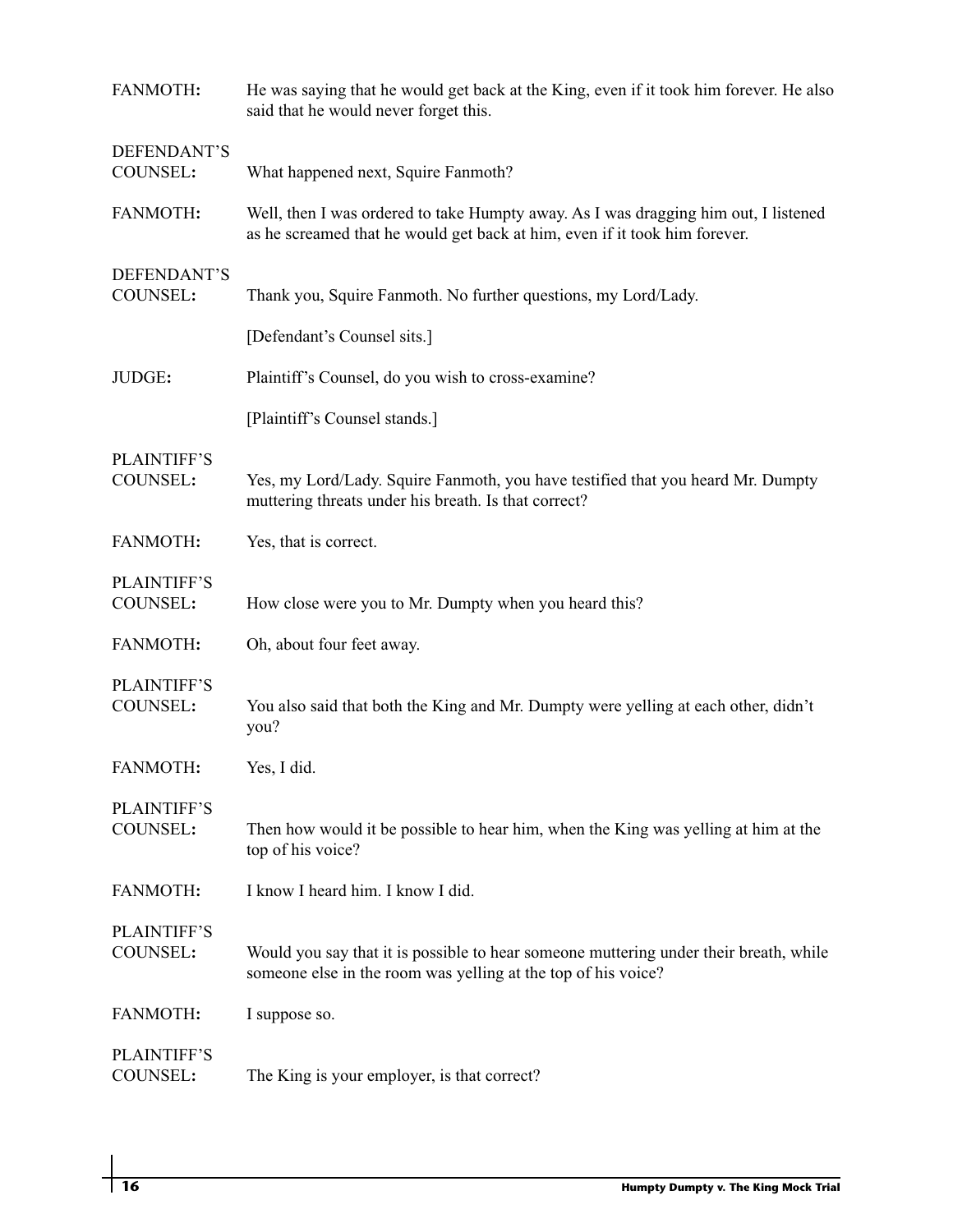| FANMOTH:                              | Yes, he is.                                                           |
|---------------------------------------|-----------------------------------------------------------------------|
| <b>PLAINTIFF'S</b><br>COUNSEL:        | Did he ask you to come speak at court for him today?                  |
| FANMOTH:                              | Yes, he did.                                                          |
| <b>PLAINTIFF'S</b><br>COUNSEL:        | Aren't you afraid of the King?                                        |
|                                       | [Defendant's Counsel stands.]                                         |
| DEFENDANT'S<br>COUNSEL:               | Objection, my Lord/Lady. The question is not relevant.                |
| <b>PLAINTIFF'S</b><br>COUNSEL:        | It is relevant to the issue of the credibility of the witness.        |
| JUDGE:                                | Objection overruled. You may answer the question Squire Fanmoth.      |
|                                       | [Defendant's Counsel sits.]                                           |
| FANMOTH:                              | I guess so. Pretty much everybody is. He gets really angry.           |
| <b>PLAINTIFF'S</b><br>COUNSEL:        | Were you afraid to not come to court today?                           |
| FANMOTH:                              | Yes.                                                                  |
| <b>PLAINTIFF'S</b><br><b>COUNSEL:</b> | Probably afraid enough to lie.                                        |
|                                       | [Defendant's Counsel stands.]                                         |
| DEFENDANT'S<br>COUNSEL:               | Objection!                                                            |
| PLAINTIFF'S<br>COUNSEL:               | Withdrawn. No further questions.                                      |
|                                       | [Plaintiff's Counsel sits.]                                           |
| JUDGE:                                | You may step down Squire Fanmoth. Counsel, call your next witness.    |
|                                       | [Squire Fanmoth leaves the witness box; Defendant's Counsel stands.]  |
| DEFENDANT'S<br>COUNSEL:               | We call Sir Warthead to the stand.                                    |
|                                       | [Sir Warthead takes the stand and remains standing to take the oath.] |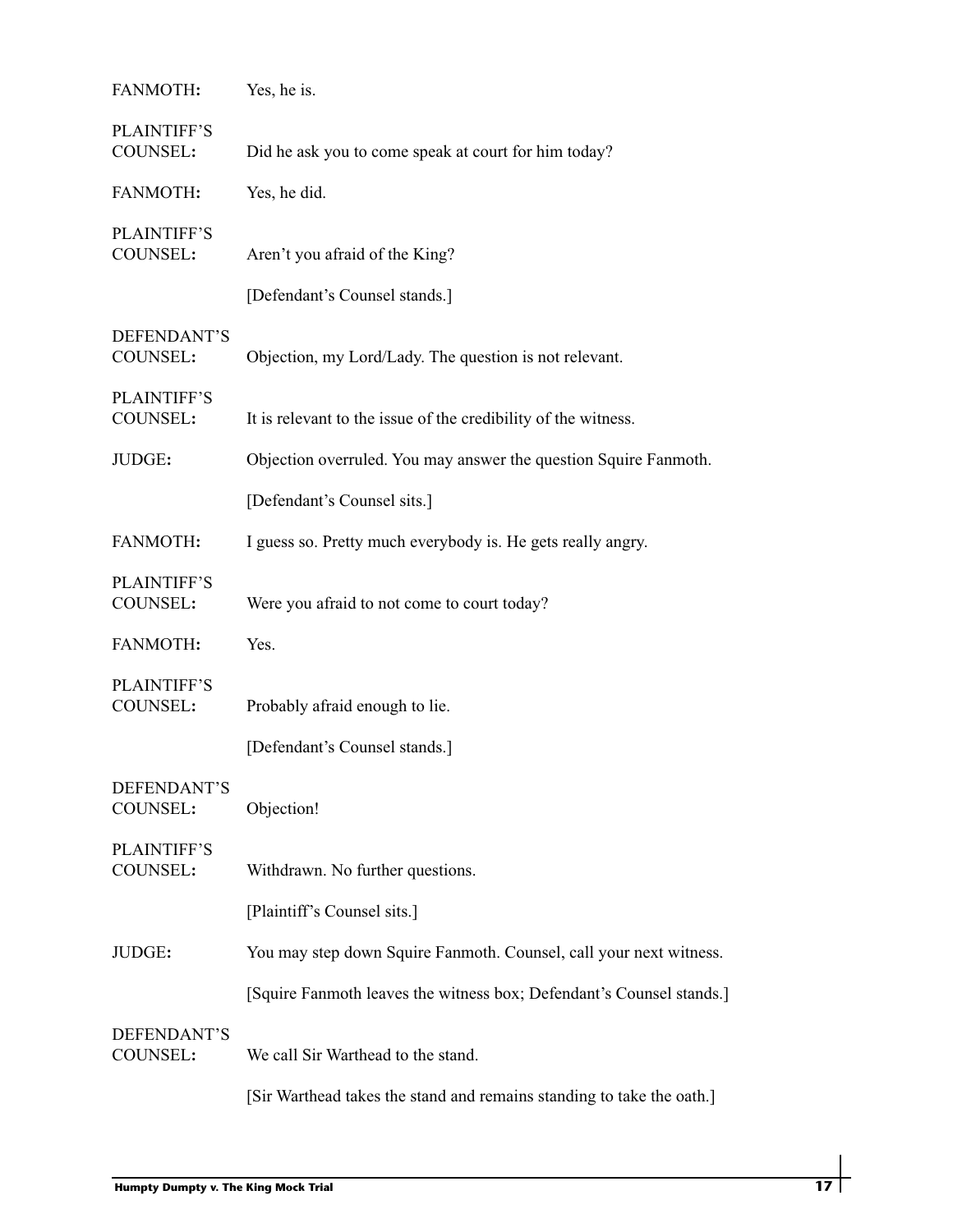| CLERK:                  | Do you swear that the evidence you shall give shall be the truth, the whole truth and<br>nothing but the truth so help you God?                                                                                                                                                                                                                                                                 |
|-------------------------|-------------------------------------------------------------------------------------------------------------------------------------------------------------------------------------------------------------------------------------------------------------------------------------------------------------------------------------------------------------------------------------------------|
| WARTHEAD:               | I do.                                                                                                                                                                                                                                                                                                                                                                                           |
| CLERK:                  | Please state your full name and spell your last name for the record.                                                                                                                                                                                                                                                                                                                            |
| WARTHEAD:               | Sir Warthead, W-A-R-T-H-E-A-D.                                                                                                                                                                                                                                                                                                                                                                  |
| JUDGE:                  | You may be seated.                                                                                                                                                                                                                                                                                                                                                                              |
|                         | [Sir Warthead sits.]                                                                                                                                                                                                                                                                                                                                                                            |
| DEFENDANT'S<br>COUNSEL: | Sir Warthead, could you please tell us what you saw on the wall?                                                                                                                                                                                                                                                                                                                                |
| WARTHEAD:               | I saw Mr. Dumpty appear on the top of the wall. He looked like he had just won an<br>Oscar or something, cause he was jumping all over the place like a mad little<br>grasshopper. I was watching the little runt when suddenly he stopped. He looked a bit<br>confused and then he suddenly fell off the wall. I saw his tiny little hand grab air as he<br>flew down the side I couldn't see. |
| DEFENDANT'S<br>COUNSEL: | What did you do after you saw this event?                                                                                                                                                                                                                                                                                                                                                       |
| WARTHEAD:               | Well, I was a bit confused, because I knew that climbing on that wall was forbidden. I<br>also knew, though, that the little runt must really be hurt. After debating with myself<br>for a few minutes, I decided to quickly go and tell the King and then dash over and<br>help Mr. Dumpty.                                                                                                    |
| DEFENDANT'S<br>COUNSEL: | Is this what you did?                                                                                                                                                                                                                                                                                                                                                                           |
| WARTHEAD:               | Yes, it is. The only problem was that when I got back to the wall, he was gone. All I<br>saw was a lot of egg yolk and white.                                                                                                                                                                                                                                                                   |
| DEFENDANT'S<br>COUNSEL: | What did you think of this incident?                                                                                                                                                                                                                                                                                                                                                            |
| WARTHEAD:               | Well, I thought of going to the Sheriff and telling him that Mr. Dumpty was trespass-<br>ing, but then I was called for duty, so I didn't have time.                                                                                                                                                                                                                                            |
| DEFENDANT'S<br>COUNSEL: | Did you notice anything strange about the egg that you saw on the wall?                                                                                                                                                                                                                                                                                                                         |
| WARTHEAD:               | Well, he did look kind of drunk.                                                                                                                                                                                                                                                                                                                                                                |
|                         | [Plaintiff's Counsel stands.]                                                                                                                                                                                                                                                                                                                                                                   |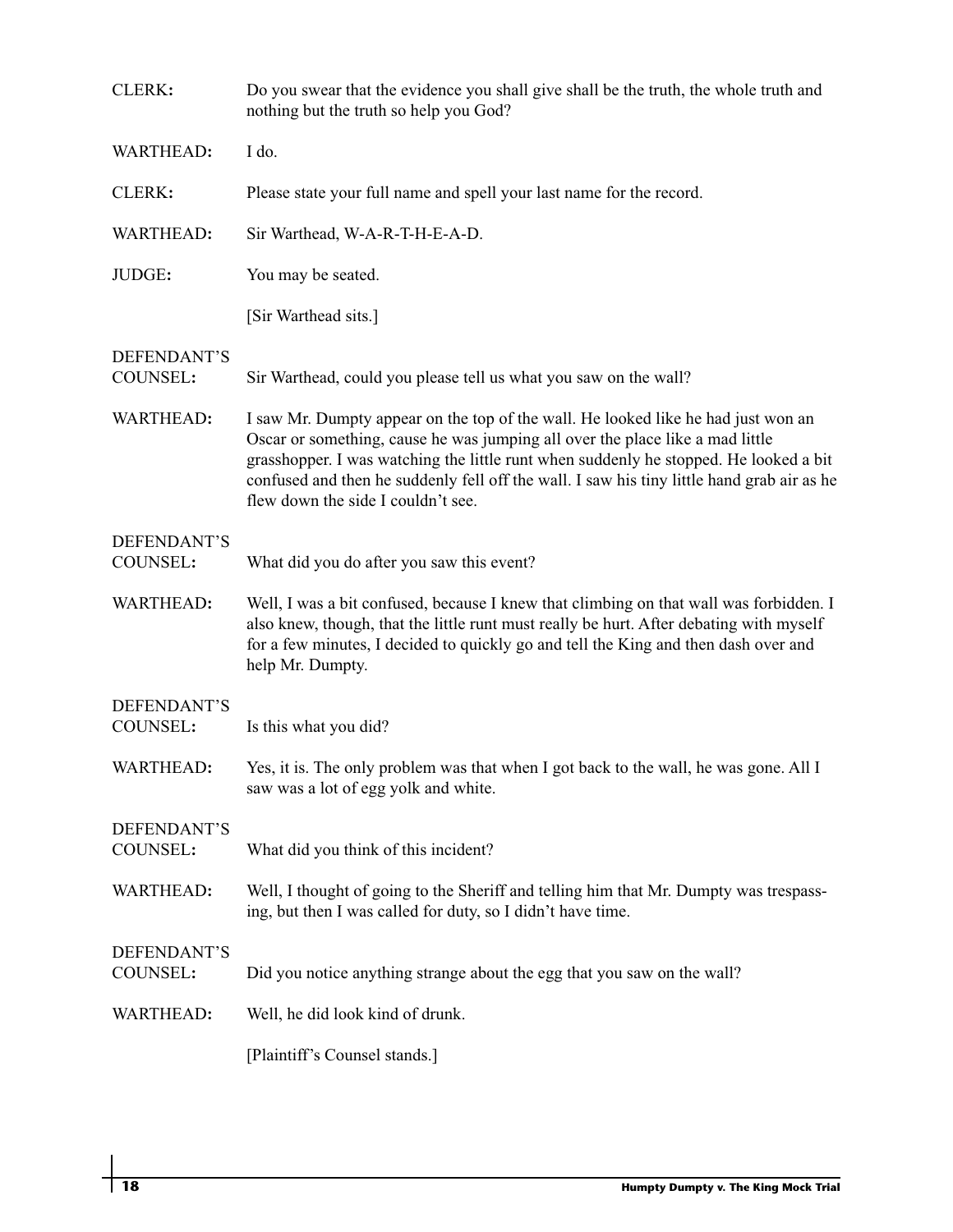| Objection, my Lord/Lady. The witness is speculating.                                                |
|-----------------------------------------------------------------------------------------------------|
| The witness is merely stating what he saw.                                                          |
| Objection sustained. The witness will only testify to what he heard or saw not what he<br>inferred. |
| [Plaintiff's Counsel sits.]                                                                         |
| Thank you. No further questions, my Lord/Lady.                                                      |
| [Defendant's Counsel sits.]                                                                         |
| Plaintiff's Counsel, do you wish to cross-examine this witness?                                     |
| [Plaintiff's Counsel stands.]                                                                       |
| Yes, my Lord/Lady. Mr. Warthead, you said that you saw Mr. Dumpty climb the wall,<br>didn't you?    |
| Yes, that is correct.                                                                               |
| How many times have you seen Mr. Dumpty before?                                                     |
| Once or twice.                                                                                      |
| So isn't it possible that you saw a completely different egg fall over the wall?                    |
| Well, ya, I guess.                                                                                  |
| Tell me, was the egg you saw wearing any safety equipment?                                          |
| I think so. Maybe.                                                                                  |
| No further questions.                                                                               |
| [Plaintiff's Counsel sits.]                                                                         |
| Thank you Sir Warthead. You may step down now. Counsel call your next witness.                      |
| [Sir Warthead leaves the witness box; Defendant's Counsel stands.]                                  |
|                                                                                                     |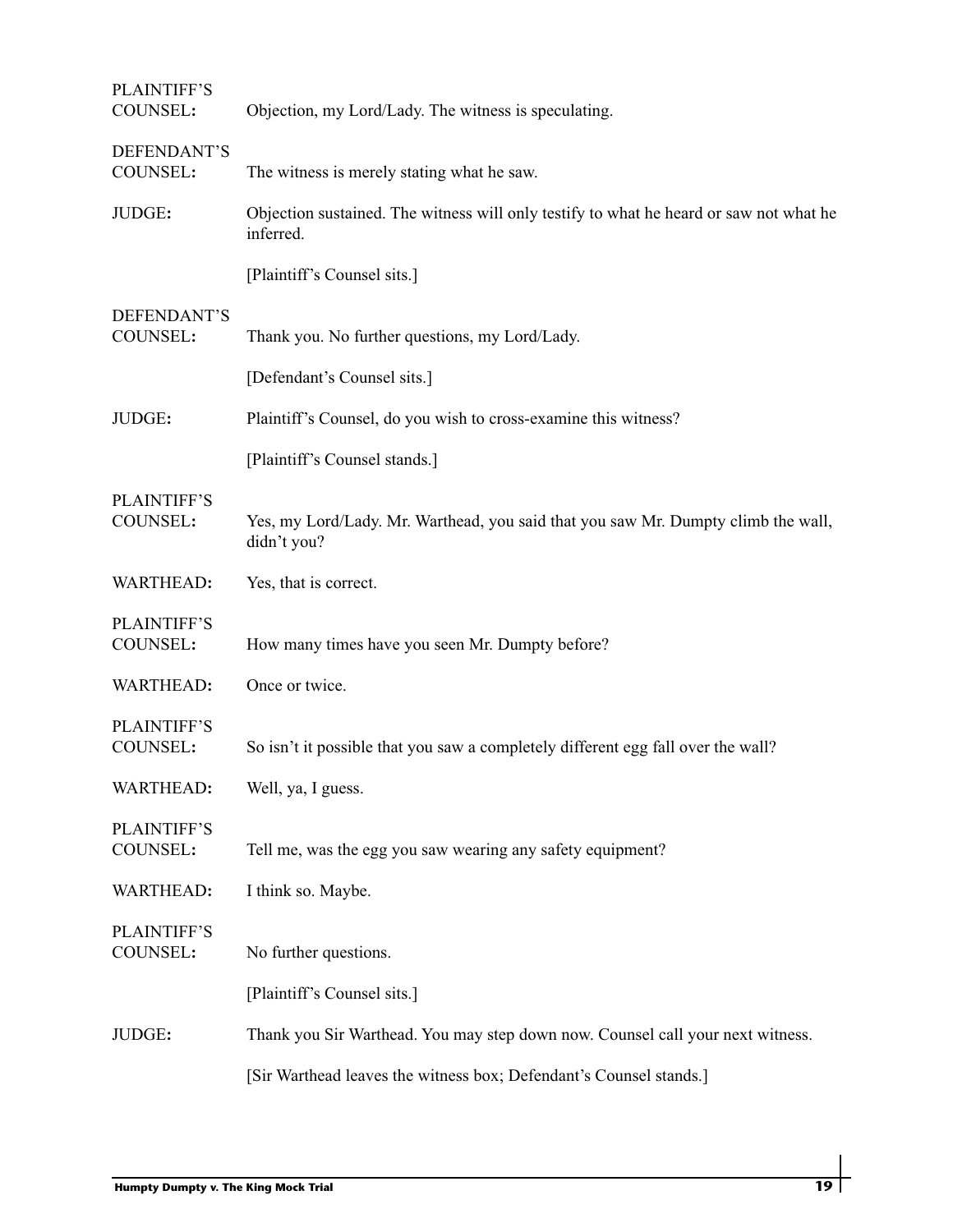| DEFENDANT'S<br>COUNSEL:               | That concludes the defendant's case, my Lord.                                                                                                                                                                                                                                                                                                                                                                                                                                                                                                                                                                                                                                                                                                                                                                                                                                                                                                                                                                                                                           |
|---------------------------------------|-------------------------------------------------------------------------------------------------------------------------------------------------------------------------------------------------------------------------------------------------------------------------------------------------------------------------------------------------------------------------------------------------------------------------------------------------------------------------------------------------------------------------------------------------------------------------------------------------------------------------------------------------------------------------------------------------------------------------------------------------------------------------------------------------------------------------------------------------------------------------------------------------------------------------------------------------------------------------------------------------------------------------------------------------------------------------|
|                                       | [Defendant's Counsel sits.]                                                                                                                                                                                                                                                                                                                                                                                                                                                                                                                                                                                                                                                                                                                                                                                                                                                                                                                                                                                                                                             |
| JUDGE:                                | Thank you counsel. Are you prepared to give the closing statements?                                                                                                                                                                                                                                                                                                                                                                                                                                                                                                                                                                                                                                                                                                                                                                                                                                                                                                                                                                                                     |
|                                       | [Plaintiff's and Defendant's Counsel stand.]                                                                                                                                                                                                                                                                                                                                                                                                                                                                                                                                                                                                                                                                                                                                                                                                                                                                                                                                                                                                                            |
| <b>PLAINTIFF'S</b><br>COUNSEL:        | Yes, my Lord.                                                                                                                                                                                                                                                                                                                                                                                                                                                                                                                                                                                                                                                                                                                                                                                                                                                                                                                                                                                                                                                           |
| DEFENDANT'S<br>COUNSEL:               | Yes, my Lord.                                                                                                                                                                                                                                                                                                                                                                                                                                                                                                                                                                                                                                                                                                                                                                                                                                                                                                                                                                                                                                                           |
|                                       | [Plaintiff's and Defendant's Counsel sit.]                                                                                                                                                                                                                                                                                                                                                                                                                                                                                                                                                                                                                                                                                                                                                                                                                                                                                                                                                                                                                              |
| JUDGE:                                | All right then, you may begin.                                                                                                                                                                                                                                                                                                                                                                                                                                                                                                                                                                                                                                                                                                                                                                                                                                                                                                                                                                                                                                          |
|                                       | [Plaintiff counsel stands.]                                                                                                                                                                                                                                                                                                                                                                                                                                                                                                                                                                                                                                                                                                                                                                                                                                                                                                                                                                                                                                             |
| <b>PLAINTIFF'S</b><br><b>COUNSEL:</b> | Thank you, my Lord. Today we have proved that Mr. Dumpty is not at fault for his<br>injuries. The King should have taken more consideration into the construction and<br>maintenance of his wall. Earlier we showed you that the King never thought about<br>whether his wall was safely constructed. We proved that the King carelessly made the<br>wall much too high and narrow for an egg to sit on. As 40% of the wall climbing egg<br>population lives here in Carol Land, shouldn't there be some respect for them? If the<br>wall had been lower and wider, Mr. Dumpty would have likely not sustained all his<br>present injuries. If the wall wasn't crumbling and wasn't in disrepair, Humpty would<br>not have been injured. However, Mr. Dumpty's injuries are serious and he is in great<br>pain. He will remain in pain for a long time, perhaps even for the rest of his life! He<br>is suing the defendant for negligence and his injuries, which have created a very<br>expensive hospital bill for Humpty. Thank you.<br>[Plaintiff's Counsel sits.] |
| JUDGE:                                | The defence may now proceed.                                                                                                                                                                                                                                                                                                                                                                                                                                                                                                                                                                                                                                                                                                                                                                                                                                                                                                                                                                                                                                            |
|                                       | [Defendant's Counsel stands.]                                                                                                                                                                                                                                                                                                                                                                                                                                                                                                                                                                                                                                                                                                                                                                                                                                                                                                                                                                                                                                           |
| DEFENDANT'S<br>COUNSEL:               | The plain and simple truth is that the King is not liable for Mr. Dumpty's accident. Mr.<br>Dumpty is liable. The wall belongs to the King and was built the way the King<br>desired. He needed to build his wall in that particular way for his own purposes, not<br>for people like Humpty to walk on. He could never have expected that Mr. Dumpty<br>would lack the common sense to keep off the wall.<br>Mr. Dumpty, being an egg, is a very fragile person. He would be expected to know the<br>consequences, should he fall off a wall. As you know, eggs break easily when they fall                                                                                                                                                                                                                                                                                                                                                                                                                                                                            |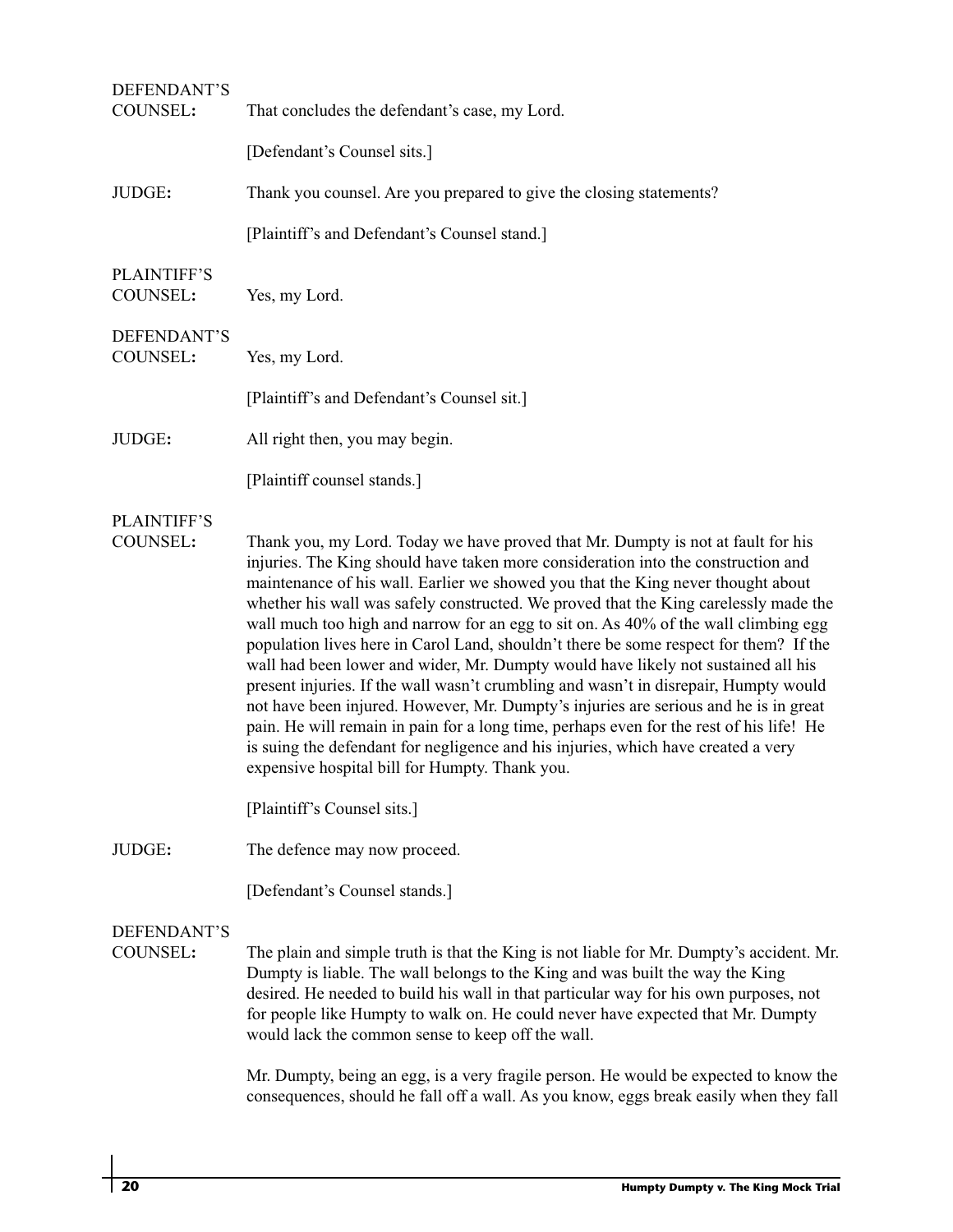|                  | and Mr. Dumpty completely ignored this fact. Secondly, eggs are round. This would<br>result in giving Humpty very bad balance. The King not only presumed that Mr.<br>Dumpty would not walk on the wall for fear of falling, but it was against the law for<br>Mr. Dumpty to do so. This lawsuit is just an attempt to get back at the King. Humpty<br>was angry when the King refused to build a new wall. The evidence shows that Mr.<br>Dumpty was drunk and that he wasn't wearing any safety equipment. This accident<br>was not the King's fault; it happened as a result of the carelessness of Mr. Dumpty.<br>Thank you.                                                                                                                                                                                                                                                                                                                                                                           |
|------------------|------------------------------------------------------------------------------------------------------------------------------------------------------------------------------------------------------------------------------------------------------------------------------------------------------------------------------------------------------------------------------------------------------------------------------------------------------------------------------------------------------------------------------------------------------------------------------------------------------------------------------------------------------------------------------------------------------------------------------------------------------------------------------------------------------------------------------------------------------------------------------------------------------------------------------------------------------------------------------------------------------------|
|                  | [Defendant's Counsel sits.]                                                                                                                                                                                                                                                                                                                                                                                                                                                                                                                                                                                                                                                                                                                                                                                                                                                                                                                                                                                |
| JUDGE:           | Ladies and gentlemen of the jury, that concludes the evidence given by both sides.<br>You must find the defendant liable if his conduct was reckless of the consequences of<br>his acts. The King must exercise reasonable care and that is for you to decide based on<br>the evidence. The law of negligence clearly states that if the defendant is found guilty<br>of the charge, then he/she shall pay the sum of money that the jury decides. This mon-<br>ey should compensate for the losses or damages suffered by the plaintiff. If the jury<br>finds the defendant not guilty, then this case will be dismissed. The defendant in our<br>case, the King, has been sued for negligence in the construction of a wall, resulting in<br>Mr. Dumpty's injuries. Mr. Dumpty is suing the King for compensation for his losses,<br>damages, pain, suffering and hospital bills. You must now make a decision based on<br>the evidence given in the court today. You will start your deliberations now. |
|                  | [Jury leaves the courtroom for deliberations. Plaintiff, Defendant, and Counsel stand<br>out of respect for the jury.]                                                                                                                                                                                                                                                                                                                                                                                                                                                                                                                                                                                                                                                                                                                                                                                                                                                                                     |
| JUDGE:<br>CLERK: | Thank you Counsel. We will now adjourn until the jury returns with their verdict.<br>Order in court. This court stands adjourned for the verdict of the jury.                                                                                                                                                                                                                                                                                                                                                                                                                                                                                                                                                                                                                                                                                                                                                                                                                                              |
|                  | [Everyone stands while the Judge leaves the courtroom.]                                                                                                                                                                                                                                                                                                                                                                                                                                                                                                                                                                                                                                                                                                                                                                                                                                                                                                                                                    |
|                  | *****                                                                                                                                                                                                                                                                                                                                                                                                                                                                                                                                                                                                                                                                                                                                                                                                                                                                                                                                                                                                      |
| CLERK:           | Order in court.                                                                                                                                                                                                                                                                                                                                                                                                                                                                                                                                                                                                                                                                                                                                                                                                                                                                                                                                                                                            |
|                  | [Everyone stands as the Judge enters the courtroom.]                                                                                                                                                                                                                                                                                                                                                                                                                                                                                                                                                                                                                                                                                                                                                                                                                                                                                                                                                       |
| JUDGE:           | You may be seated. Madam/Mister Registrar, has the jury reached a verdict?                                                                                                                                                                                                                                                                                                                                                                                                                                                                                                                                                                                                                                                                                                                                                                                                                                                                                                                                 |
|                  | [Everyone sits.]                                                                                                                                                                                                                                                                                                                                                                                                                                                                                                                                                                                                                                                                                                                                                                                                                                                                                                                                                                                           |
| CLERK:           | They have my Lord/Lady.                                                                                                                                                                                                                                                                                                                                                                                                                                                                                                                                                                                                                                                                                                                                                                                                                                                                                                                                                                                    |
| JUDGE:           | Sheriff, please bring the jury in.                                                                                                                                                                                                                                                                                                                                                                                                                                                                                                                                                                                                                                                                                                                                                                                                                                                                                                                                                                         |
|                  | [Plaintiff, Defendant and Counsel stand out of respect for the jury.]                                                                                                                                                                                                                                                                                                                                                                                                                                                                                                                                                                                                                                                                                                                                                                                                                                                                                                                                      |
| CLERK:           | Mr./Madam Foreperson, have you reached a verdict?                                                                                                                                                                                                                                                                                                                                                                                                                                                                                                                                                                                                                                                                                                                                                                                                                                                                                                                                                          |
|                  | [Foreperson stands.]                                                                                                                                                                                                                                                                                                                                                                                                                                                                                                                                                                                                                                                                                                                                                                                                                                                                                                                                                                                       |